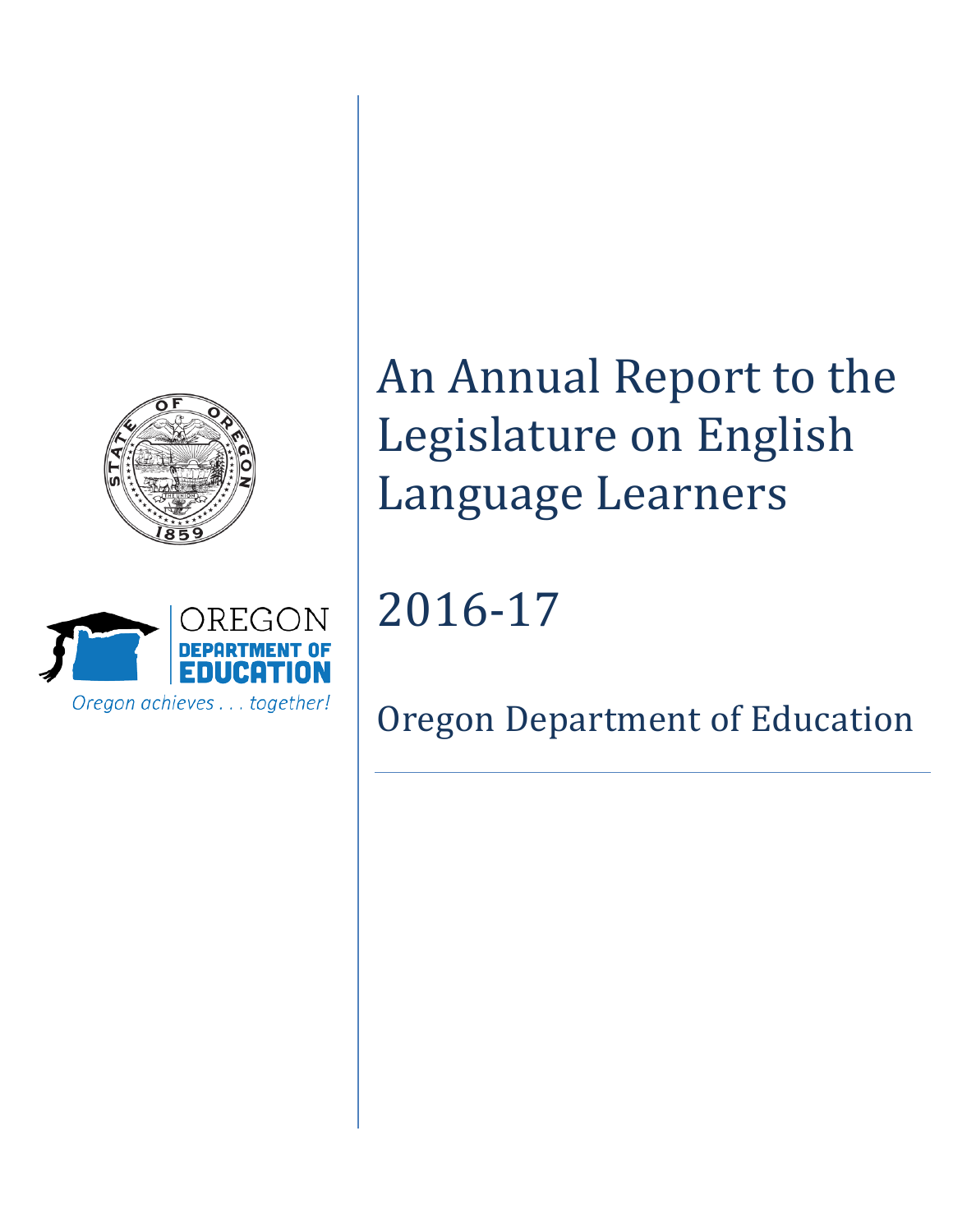The 2016-17 Oregon English Language Learner Report was produced by the Oregon Department of Education for distribution to Oregon state and federal legislators, public schools, school districts, education service districts and members of the public.

The Oregon Department of Education hereby grants permission for authors, readers and third parties to reproduce and distribute this document, in part, or in full.

<span id="page-1-0"></span>It is the policy of the State Board of Education and a priority of the Oregon Department of Education that there will be no discrimination or harassment on the grounds of race, color, religion, sex, sexual orientation, national origin, marital status, age or disability in any educational programs, activities or employment. Persons having questions about equal opportunity and nondiscrimination should contact the Deputy Superintendent of Public Instruction at the Oregon Department of Education.

## **Oregon Department of Education**

Colt Gill Deputy Superintendent of Public Instruction

## **Acknowledgements**

<span id="page-1-1"></span>Brian Reeder, Assistant Superintendent, Research and Analysis C. Blake Whitson, Research Analyst, Research and Analysis Evan Fuller, Research Analyst, Research and Analysis Greg Houser, Research Analyst, Teaching, Learning, and Assessment Isabella Jacoby, Research Analyst, Accountability, Research and Information Services Josh Rew, Education Program Specialist, Accountability, Research and Information Services Taffy Carlisle, Education Program Specialist, Equity, Diversity and Inclusion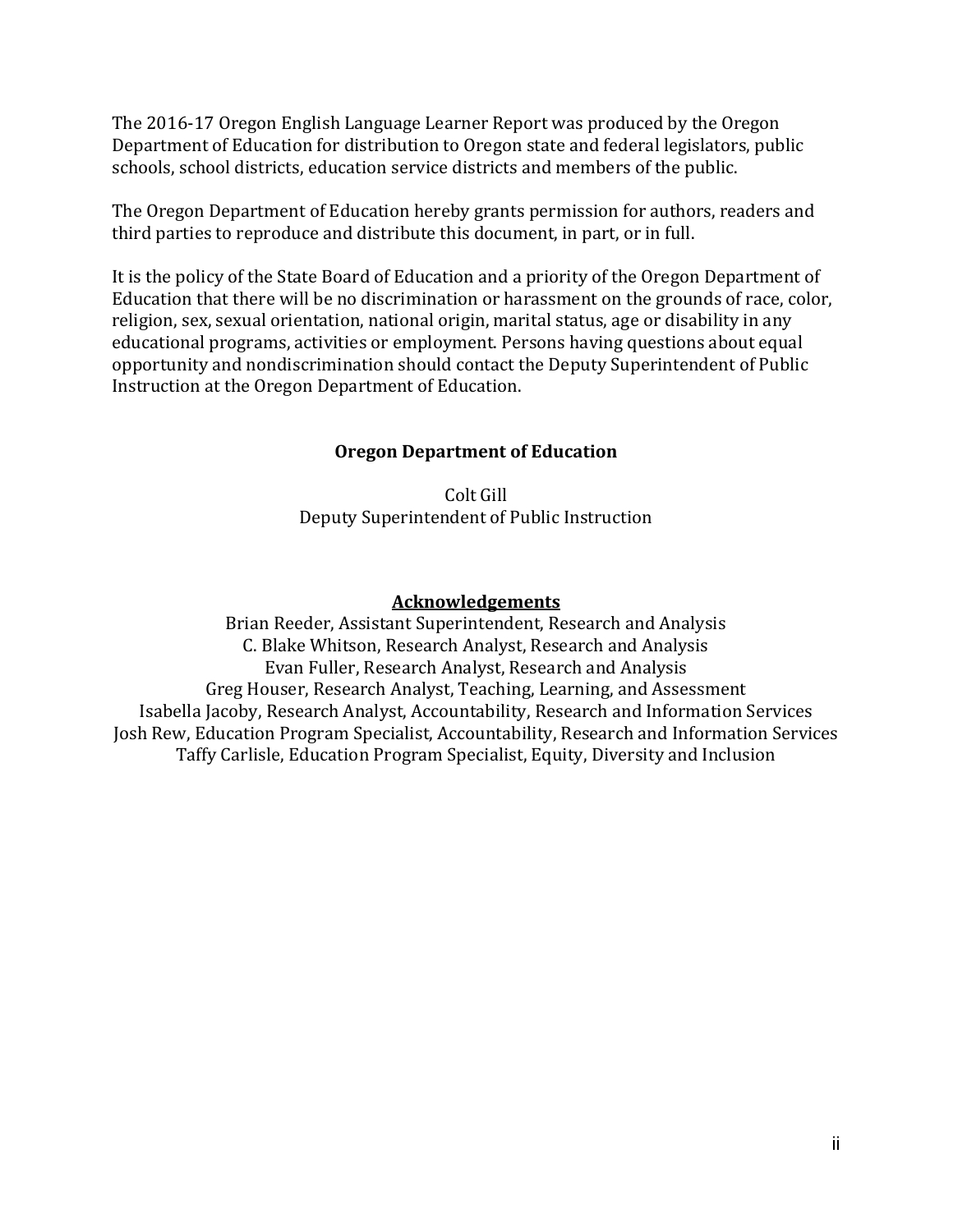<span id="page-2-0"></span>

| <b>Table of Contents</b>                                                         |
|----------------------------------------------------------------------------------|
|                                                                                  |
|                                                                                  |
|                                                                                  |
|                                                                                  |
|                                                                                  |
|                                                                                  |
|                                                                                  |
|                                                                                  |
|                                                                                  |
|                                                                                  |
| Section 1: State School Fund Formula Revenues and General Fund Expenditures for  |
| Graph 1: Ratio of ELL Expenditures to Revenues by District 4                     |
| Section 2: General Fund Expenditures on English Language Learners 5              |
| Graph 2: Expenditures Divided by Function 1291 and Area of Responsibility 280.5  |
| Part B: Demographics of Students Eligible for and Enrolled in English Language   |
|                                                                                  |
|                                                                                  |
|                                                                                  |
|                                                                                  |
| Section 4: Economically Disadvantaged English Language Learners  8               |
| Graph 4a: Percentage of Current ELLs by District who were Economically           |
| Graph 4b: Percentage of Former ELLs by District who were Economically            |
|                                                                                  |
| Graph 5a: Percentage of Mobile Students who were Current ELLs by District, 2016- |
| Graph 5b: Percentage of Mobile Students who were Former ELLs by District, 2016-  |
|                                                                                  |
| Graph 6a: Percentage of Current ELLs who were Homeless by District, 2016-17.10   |
| Graph 6b: Percentage of Former ELLs who were Homeless by District, 2016-17.10    |
|                                                                                  |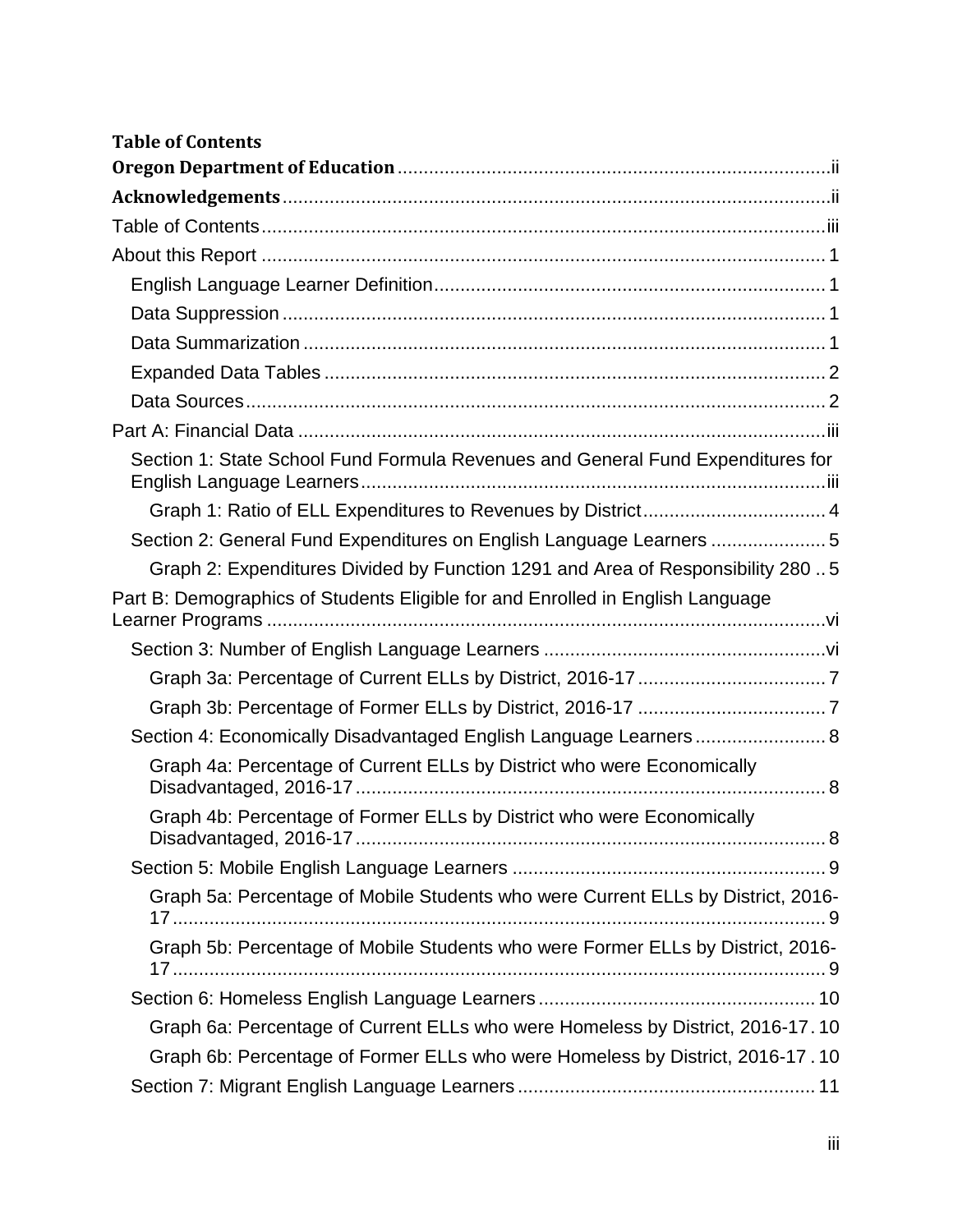| Graph 7a: Percentage of Current ELLs who are Migrant Students, 2016-17  11                                                                              |
|---------------------------------------------------------------------------------------------------------------------------------------------------------|
| Graph 7b: Percentage of Former ELLs who are Migrant Students, 2016-17  11                                                                               |
| Graph 8: Percentage of Current ELLs who were Recent Arrivers, 2016-17 12                                                                                |
|                                                                                                                                                         |
| Graph 9: Small Area Income and Poverty Estimates by District, 2016-17  13                                                                               |
| Section 10: Most Common Home Languages Spoken by English Language Learners                                                                              |
|                                                                                                                                                         |
| Graph 10a: Top 15 Home Languages for English Language Learners as reported                                                                              |
| Graph 10b: The Number of Languages Spoken by Six or More Students in a                                                                                  |
| Section 11: Average Number of Years Students Have Been Enrolled as an ELL  15                                                                           |
| Graph 11: Average Number of Years Students have been Enrolled as an ELL,                                                                                |
| Section 12: Average Number of Years ELLs are Enrolled in a School  16                                                                                   |
| Graph 12: Statewide Average Number of Years Non-ELLs and Current ELLs are                                                                               |
| Section 13: English Language Learners Identified as Students with a Disability and                                                                      |
| Graph 13a: Percent of Current ELLs Identified as Having a Disability who also<br>Receive Special Education and Related Services by District, 2016-17 17 |
| Graph 13b: Percent of Former ELLs Identified as Having a Disability who also<br>Receive Special Education and Related Services by District, 2016-17 17  |
|                                                                                                                                                         |
| Section 14: Growth on the English Language Proficiency Assessment for the 21st                                                                          |
| Graph 14a: Median Growth Percentile on ELPA21 by District for Reading, 2016-17                                                                          |
| Graph 14b: Median Growth Percentile on ELPA21 by District for Writing, 2016-1719                                                                        |
| Graph 14c: Median Growth Percentile on ELPA21 by District for Listening, 2016-17                                                                        |
| Graph 14d: Median Growth Percentile on ELPA21 by District for Speaking, 2016-17                                                                         |
|                                                                                                                                                         |
| Graph 15a: Median Mathematics Growth Percentile, 6th -8th Grade for Current                                                                             |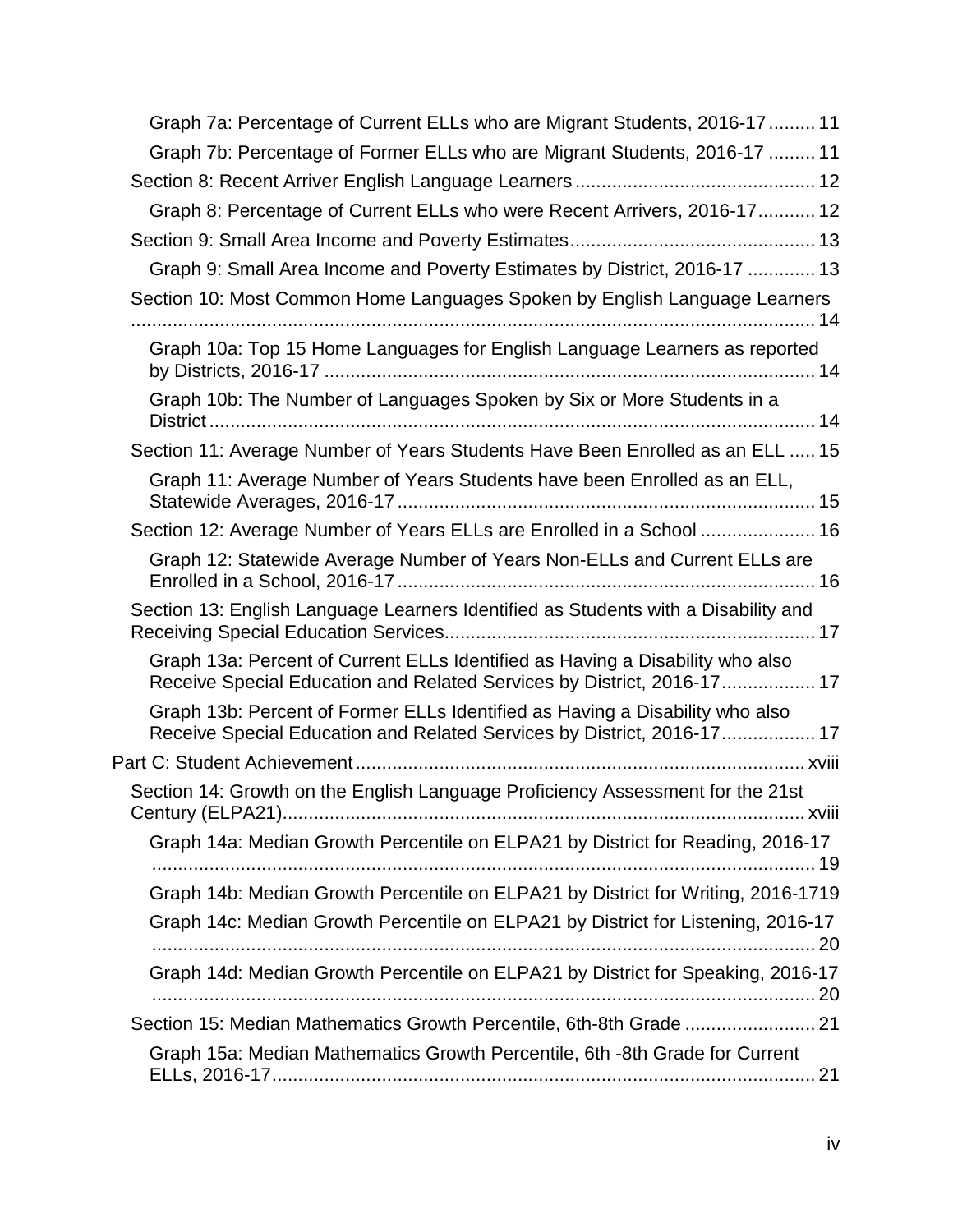| Graph 15b: Median Mathematics Growth Percentile, 6th -8th Grade for Former     |
|--------------------------------------------------------------------------------|
| Section 16: Percent of English Language Learners Meeting Achievement Standards |
| Graph 16a: Percent of ELLs Meeting Math Achievement Standards by Grade Level,  |
| Graph 16b: Percent of Current ELLs Meeting Math Achievement Standards for all  |
| Graph 16c: Percent of Former ELLs Meeting Math Achievement Standards for all   |
| Graph 16d: Percent of ELLs Meeting English Language Arts Achievement           |
| Graph 16e: Percent of Current ELLs Meeting English Language Arts Achievement   |
| Graph 16f: Percent of Former ELLs Meeting English Language Arts Achievement    |
| Section 17: 5-Year Cohort Graduation Rate for English Language Learners  25    |
| Graph 17a: 5-Year Cohort Graduation Rate for Current ELLs, 2016-17  25         |
| Graph 17b: 5-Year Cohort Graduation Rate for Former ELLs, 2016-17 25           |
|                                                                                |
| Graph 18a: Post-secondary enrollment of 4-Year Graduate Current ELLs within 16 |
| Graph 18b: Post-secondary enrollment of 4-Year Graduate Former ELLs within 16  |
| Part D: Other Information on English Language Learner Students  xxvii          |
|                                                                                |
| Graph 19: Percent of English Language Learners by Grade, 2016-17  28           |
|                                                                                |
| Graph 20: Statewide Average Percent of ELLs who Exit by Grade, 2016-17  29     |
| Section 21: English Language Learners who are Regular Attenders30              |
| Graph 21a: Percent of Current ELLs who are Regular Attenders, 2016-17  30      |
| Graph 21b: Percent of Former ELLs who are Regular Attenders, 2016-1730         |
| Section 22: Percent of English Language Learners who Met the Freshman On-Track |
| Graph 22a: Percent of Current ELL Freshmen who were On-Track by District,      |
| Graph 22b: Percent of Former ELL Freshmen who were On-Track by District, 2016- |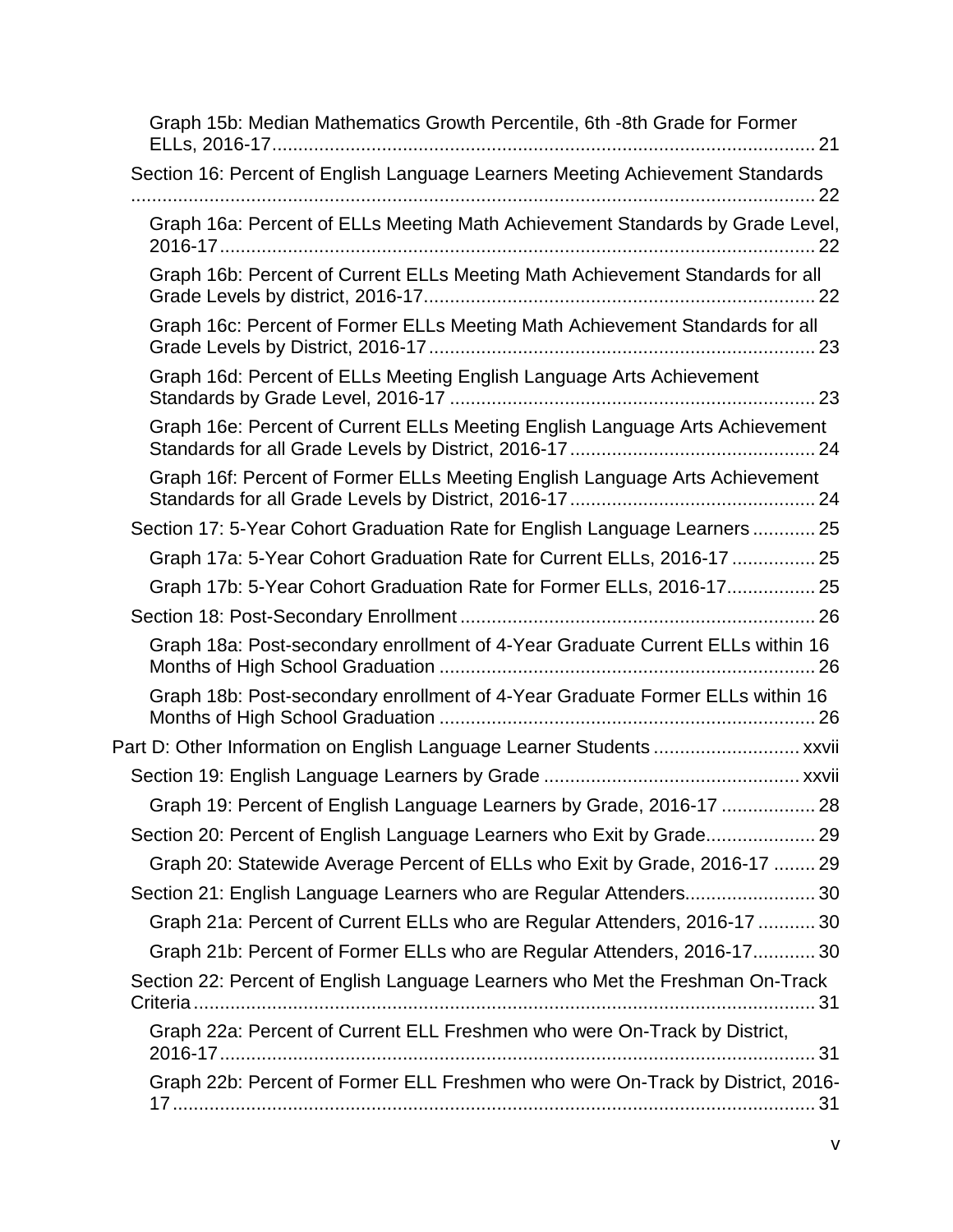| Graph 24a: Percent of Current ELLs who had at Least One Discipline Incident by                                                                  |  |
|-------------------------------------------------------------------------------------------------------------------------------------------------|--|
| Graph 24b: Percent of Former ELLs who had at Least One Discipline Incident by                                                                   |  |
| Graph 24c: Percent of Current ELLs who had at Least One Discipline Incident,<br>Exclusionary and Non-Exclusionary discipline types, 2016-17  34 |  |
| Graph 24d: Percent of Former ELLs who had at Least One Discipline Incident                                                                      |  |
|                                                                                                                                                 |  |
| Table 25: Number of Biliteracy Seals awarded by District, 2016-17 35                                                                            |  |

\*NOTE: A separate data tool has been created this year for districts to utilize. The excel workbook reports data on each measure from the 22 report sections that can be used to compare values simultaneously across 4 user-selected districts of interest and the state of Oregon. That tool is available at the following link:

[https://www.oregon.gov/ode/reports-and-](https://www.oregon.gov/ode/reports-and-data/LegReports/Documents/District_Comparisons_Supplement_to_2016-17_ELL_Report.xlsx)

[data/LegReports/Documents/District\\_Comparisons\\_Supplement\\_to\\_2016-](https://www.oregon.gov/ode/reports-and-data/LegReports/Documents/District_Comparisons_Supplement_to_2016-17_ELL_Report.xlsx) [17\\_ELL\\_Report.xlsx](https://www.oregon.gov/ode/reports-and-data/LegReports/Documents/District_Comparisons_Supplement_to_2016-17_ELL_Report.xlsx)

\*Requires Microsoft Excel 2010 or later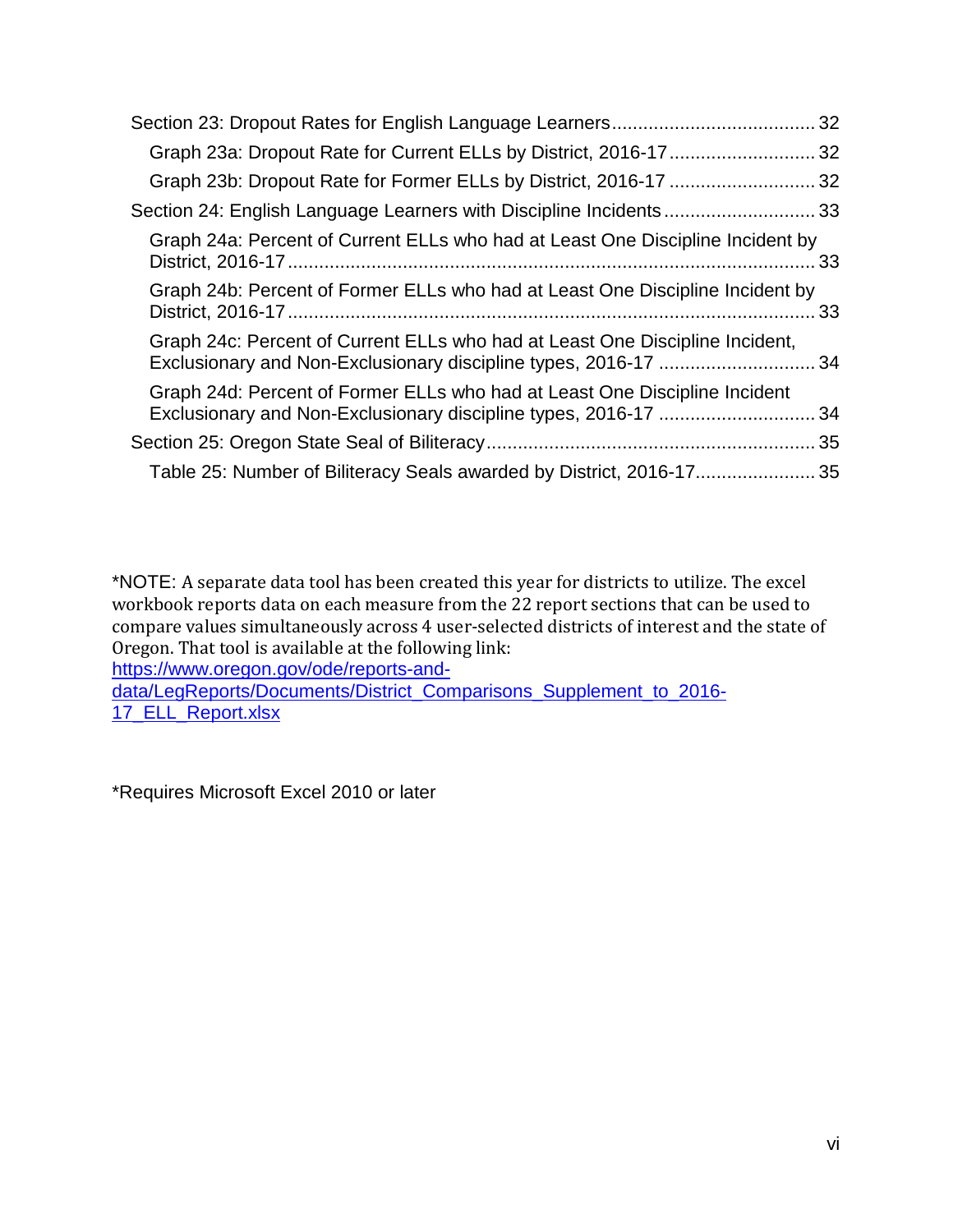# <span id="page-6-0"></span>**About this Report**

The Oregon English Language Learner Report is an annual publication required by law (ORS 327.016). This report provides financial information for English language learner (ELL) programs, the objectives and needs of students eligible for and enrolled in an English language learner program, and information on the demographics of students in English language learner programs in each school district.

In addition, this report serves as a tool that makes data on English language learners accessible to researchers, media, students and parents.

# <span id="page-6-1"></span>**English Language Learner Definition**

ORS 336.079 defines "English language learner" as a student who (a) has limited English language proficiency because English is not the native language of the student or the student comes from an environment where a language other than English has had a significant impact on the student's level of English language proficiency; and (b) meets any other criteria established by the State Board of Education by rule.

In most sections of this report, measures are presented for current and former English language learners (ELL). This provides information on the full academic trajectory of students who participate in an ELL program at any time in their academic careers.

**Current** ELLs are students who qualified for English language services during the 2016- 2017 school year. **Former** ELLs are students who did not qualify for English language services during the 2016-2017 school year, but did in a prior year. These determinations were made using data from the ESEA Title III Data Collection, which contains data from the 2006-2007 school year forward.

# <span id="page-6-2"></span>**Data Suppression**

In order to maintain student privacy, any cell size less than six (6) has been suppressed. Districts with values that have been suppressed are not included in the comparisons. These districts are included in the expanded data tables with suppressed values represented by an asterisk (\*). Districts with values of less than 5 percent appear in the comparison graphs as 4 percent. Districts with values of greater than 95 percent appear in the comparison graphs as 96 percent. These percentages are represented in the expanded data tables as "<5%" and ">95%".

# <span id="page-6-3"></span>**Data Summarization**

The measures included in the reports are accompanied by graphs that illustrate and summarize the measure highlighted as well as brief narrative summaries of the provided data. Some graphs summarize the data using statewide averages, while other graphs compare district averages. Districts with values that have been suppressed are not included in these comparisons. Districts with values of less than 5 percent appear in graphs as 4 percent. Districts with values of greater than 95 percent appear in graphs as 96 percent.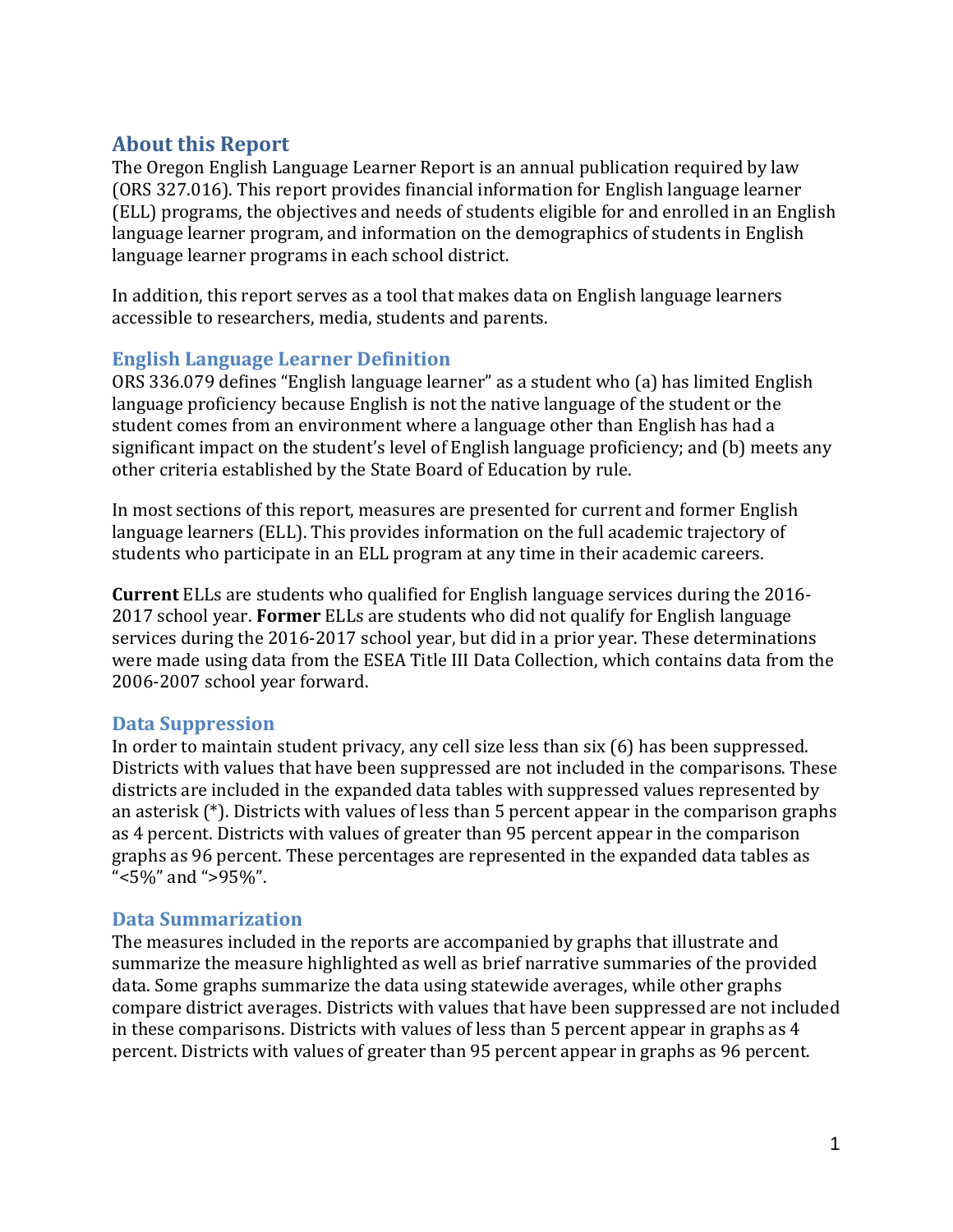## <span id="page-7-0"></span>**Expanded Data Tables**

As with the previous year, the 2016-2017 report includes only summary data graphs in this document. A separate data tool has been created this year for districts to utilize. The excel workbook reports data on each measure from the 22 report sections that can be used to compare values simultaneously across 4 user-selected districts of interest and the state of Oregon.

#### <span id="page-7-1"></span>**Data Sources**

Most tables in this report use information from the Elementary and Secondary Education Act (ESEA) Title III Data Collection to identify current and former ELLs. See the English Language Learner Definition section above to learn more about how students are classified as current or former ELLs. Other data sources used are noted at the end of each section, following the table summarizing district data.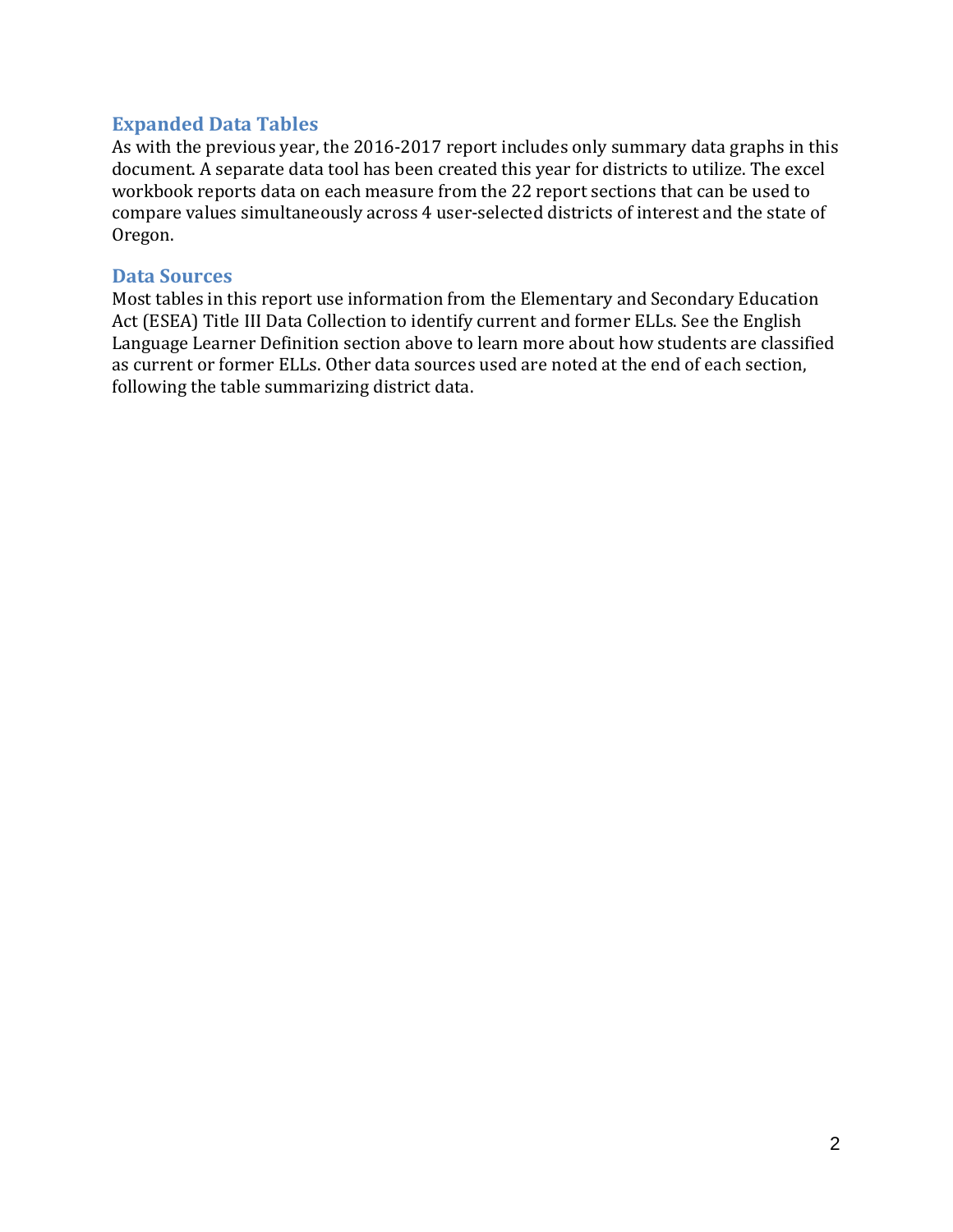# <span id="page-8-0"></span>**Part A: Financial Data**

Part A of this report fulfills the requirements of ORS 327.016(a) by identifying the total amounts of funding that are:

(A) Allocated to the school district from the State School Fund for students eligible for and enrolled in an English language learner program as provided by ORS 327.013  $(1)(c)(A)(ii);$ 

(B) Expended from the amounts identified in subparagraph (A) of this paragraph for students in average daily membership who are eligible for and enrolled in an English language learner program; and

(C) Expended as described in subparagraph (B) of this paragraph by category of expenditure, as identified and defined by the State Board of Education by rule.

Part A includes two sections:

- Section 1: State School Fund Formula Revenues and General Fund Expenditures for English Language Learners
- Section 2: General Fund Expenditures on English Language Learners

<span id="page-8-1"></span>\*NOTE: A separate data tool has been created this year for districts to utilize. The excel workbook reports data on each measure from the 22 report sections that can be used to compare values simultaneously across 4 user-selected districts of interest and the state of Oregon. That tool is available at the following link:

[https://www.oregon.gov/ode/reports-and-](https://www.oregon.gov/ode/reports-and-data/LegReports/Documents/District_Comparisons_Supplement_to_2016-17_ELL_Report.xlsx)

[data/LegReports/Documents/District\\_Comparisons\\_Supplement\\_to\\_2016-](https://www.oregon.gov/ode/reports-and-data/LegReports/Documents/District_Comparisons_Supplement_to_2016-17_ELL_Report.xlsx) [17\\_ELL\\_Report.xlsx](https://www.oregon.gov/ode/reports-and-data/LegReports/Documents/District_Comparisons_Supplement_to_2016-17_ELL_Report.xlsx)

\*Requires Microsoft Excel 2010 or later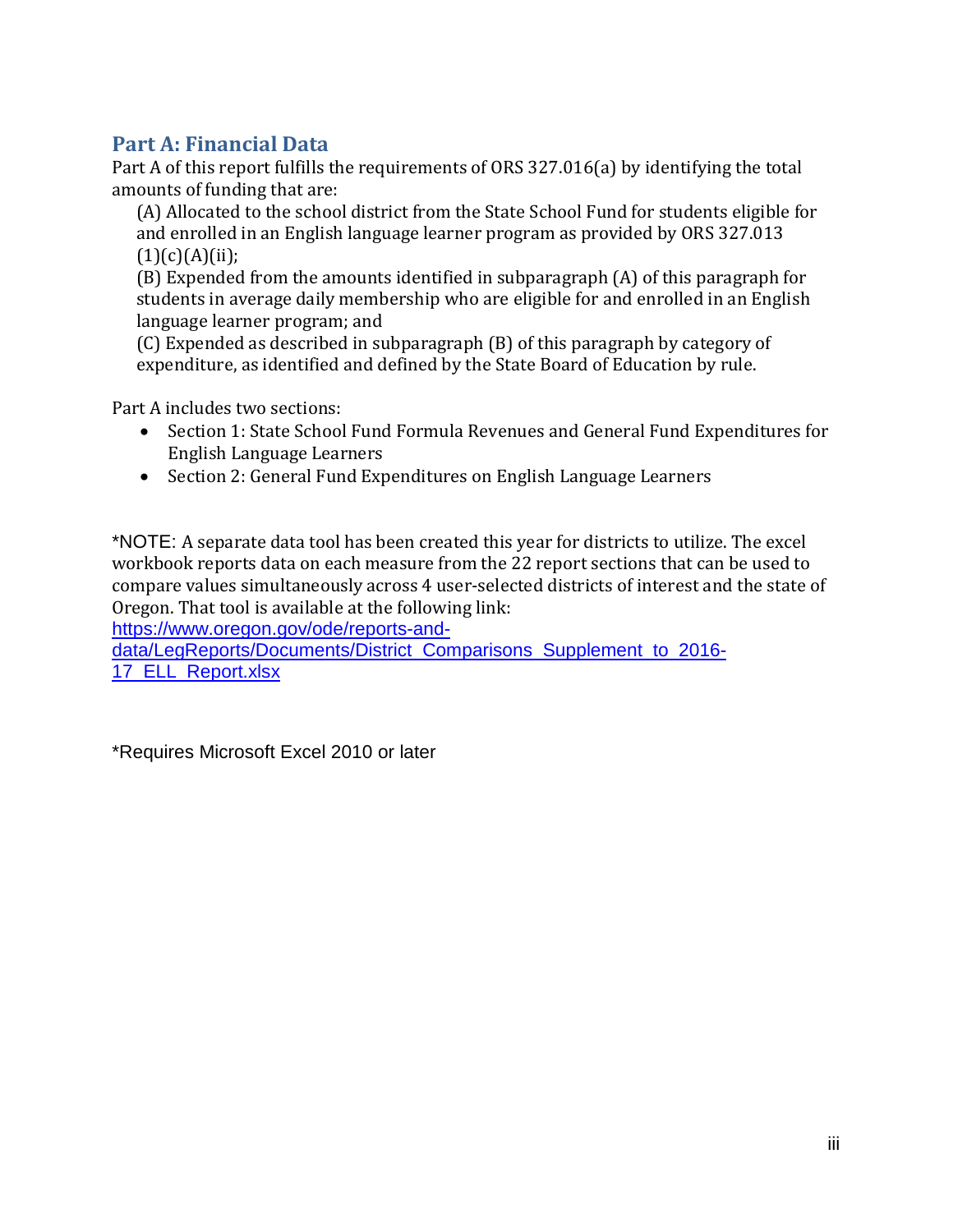# **Section 1: State School Fund Formula Revenues and General Fund Expenditures for English Language Learners**

Graph 1 shows the relationship between ELL revenues allocated to districts via the State School Fund Formula and total ELL expenditures from the General Fund in districts' accounting financial reports. Graph 1 shows the ratio of these expenditures to revenues by district. Statewide, the ratio of expenditures to revenues is 0.92, meaning that 92 percent of the funds allocated to districts via the State School Fund Formula are accounted for as being spent on ELLs. The ratios by district range from 0 to 4.39.



## <span id="page-9-0"></span>**Graph 1: Ratio of ELL Expenditures to Revenues by District**

Source: School District Audited Financial Reports.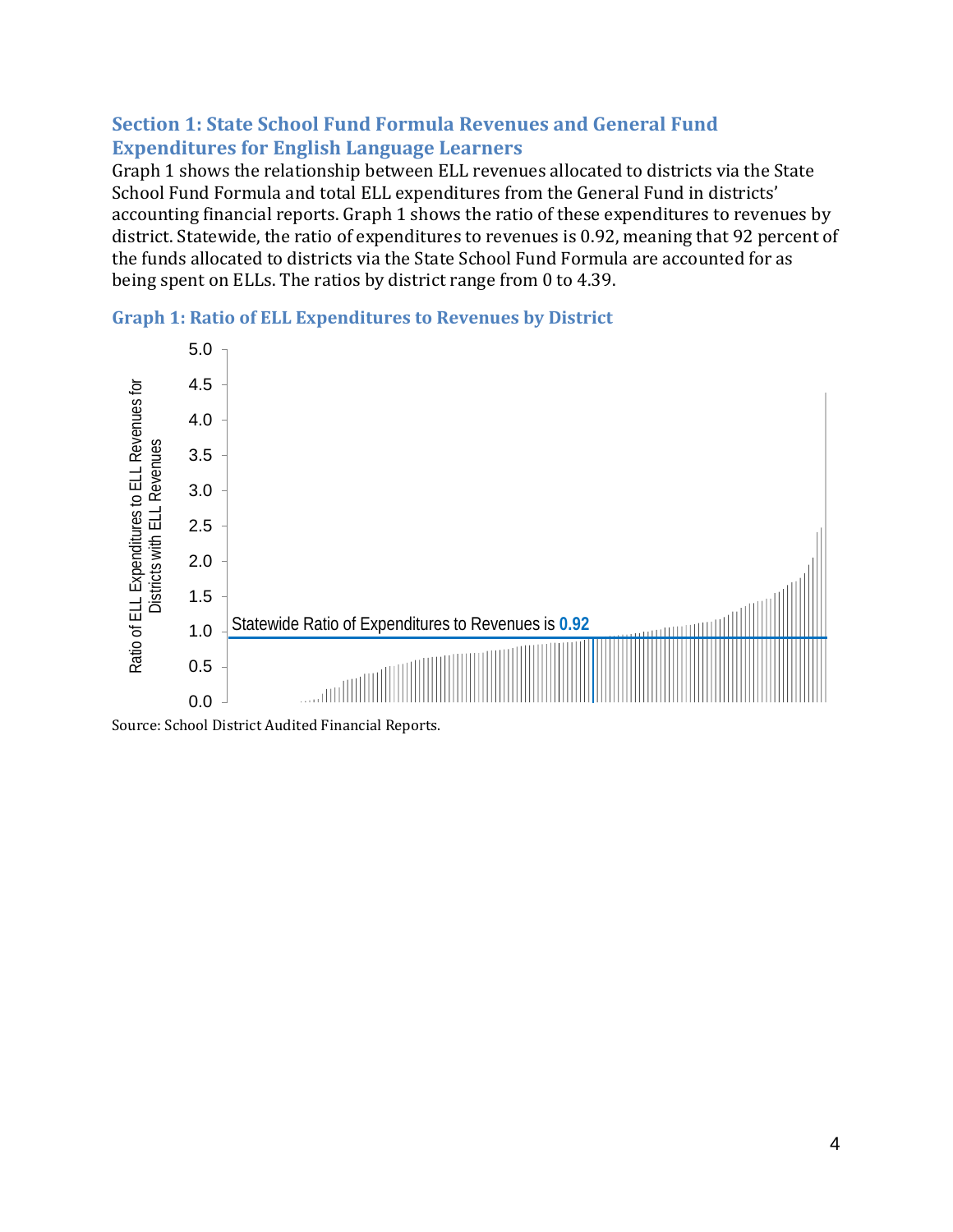# <span id="page-10-0"></span>**Section 2: General Fund Expenditures on English Language Learners**

Expenditures from the General Fund on ELL students are accounted for using Function 1291 and Area of Responsibility 280. Function 1291 includes expenditures for instruction in English as a Second Language Programs. Area of Responsibility 280 includes expenditures for Functions **other than** Function 1291 that are for the benefit of ELLs. For example, transportation expenditures to take ELL students on an educational field trip would be recorded as Area of Responsibility 280 under Function 2550 (Student Transportation).[1](#page-10-2) Graph 2 shows that about 85 percent of the expenditures for ELLs are accounted for using Function 1291, while the remaining 15 percent are accounted for in Area of Responsibility 280.

<span id="page-10-1"></span>**Graph 2: Expenditures Divided by Function 1291 and Area of Responsibility 280**



Source: School District Audited Financial Reports.

 $\overline{a}$ 

<span id="page-10-2"></span><sup>1</sup> For a more detailed description of the accounting system categories, see Oregon's Program Budgeting and Accounting Manual at [http://www.oregon.gov/ode/schools-and-districts/grants/Pages/Financial-Budgeting](http://www.oregon.gov/ode/schools-and-districts/grants/Pages/Financial-Budgeting-and-Accounting.aspx)[and-Accounting.aspx](http://www.oregon.gov/ode/schools-and-districts/grants/Pages/Financial-Budgeting-and-Accounting.aspx).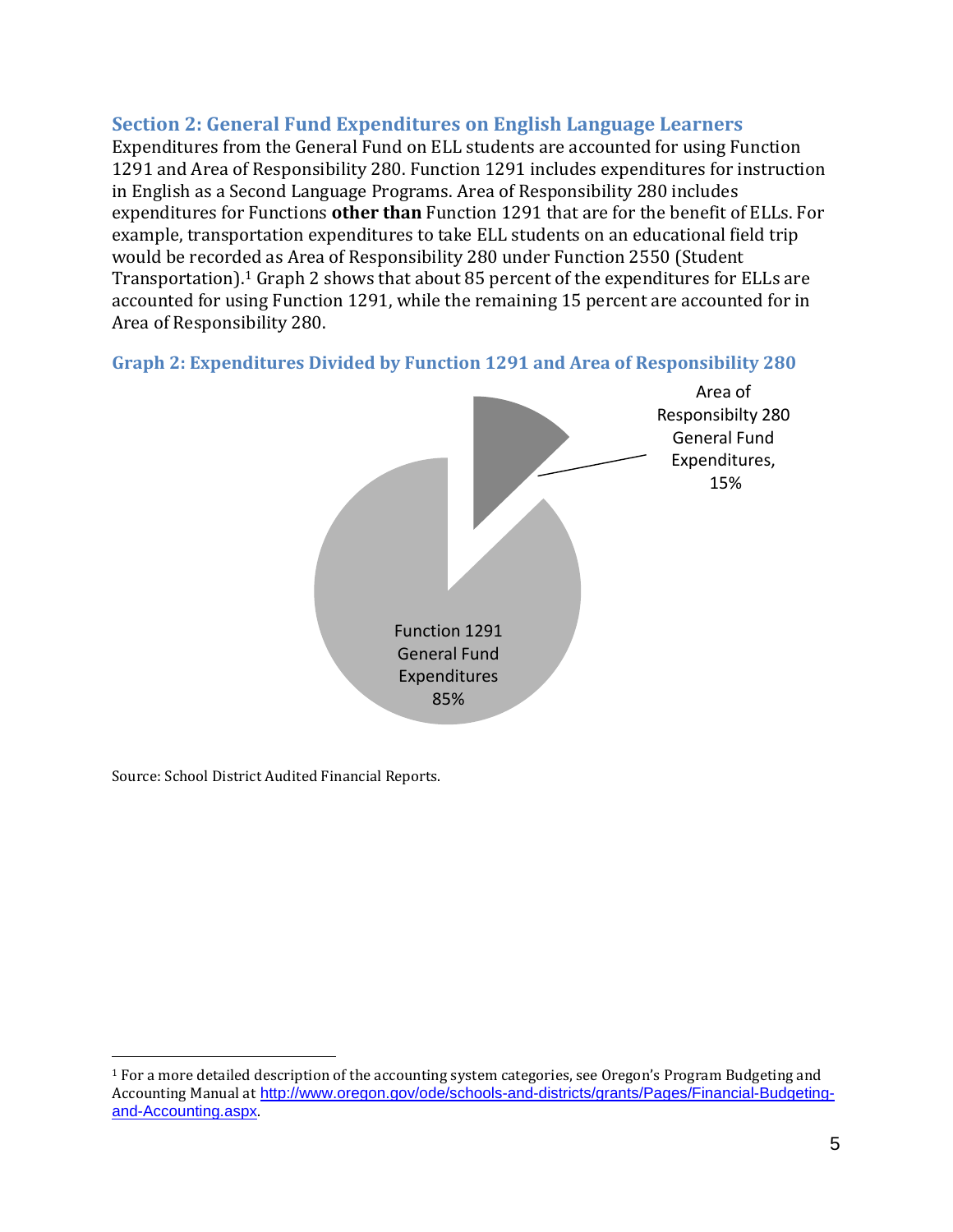# <span id="page-11-0"></span>**Part B: Demographics of Students Eligible for and Enrolled in English Language Learner Programs**

This section fulfills 327.016(c)(A, B, C) by providing information on the demographics of students in English Language Learner programs in each school district, including:

- (A)The average number of years students have been enrolled in English language learner programs;
- (B)The average number of years the students have attended their current schools;
- (C) The percentage of students who also receive special education and related services.

The sections in Part B include:

- Section 3: Number of English Language Learners
- Section 4: Economically Disadvantaged English Language Learners
- Section 5: Mobile English Language Learners
- Section 6: Homeless English Language Learners
- Section 7: Migrant English Language Learners
- Section 8: Recent Arriver English Language Learners
- Section 9: Small Area Income and Poverty Estimates
- Section 10: Most Common Home Languages Spoken by English Language Learners
- Section 11: Average Number of Years Students have been Enrolled as an ELL
- Section 12: Average Number of Years ELLs are Enrolled in a School
- Section 13: English Language Learners as Students with a Disability and Receiving Special Education Services

<span id="page-11-1"></span>\*NOTE: A separate data tool has been created this year for districts to utilize. The excel workbook reports data on each measure from the 22 report sections that can be used to compare values simultaneously across 4 user-selected districts of interest and the state of Oregon. That tool is available at the following link:

[https://www.oregon.gov/ode/reports-and-](https://www.oregon.gov/ode/reports-and-data/LegReports/Documents/District_Comparisons_Supplement_to_2016-17_ELL_Report.xlsx)

[data/LegReports/Documents/District\\_Comparisons\\_Supplement\\_to\\_2016-](https://www.oregon.gov/ode/reports-and-data/LegReports/Documents/District_Comparisons_Supplement_to_2016-17_ELL_Report.xlsx) [17\\_ELL\\_Report.xlsx](https://www.oregon.gov/ode/reports-and-data/LegReports/Documents/District_Comparisons_Supplement_to_2016-17_ELL_Report.xlsx)

\*Requires Microsoft Excel 2010 or later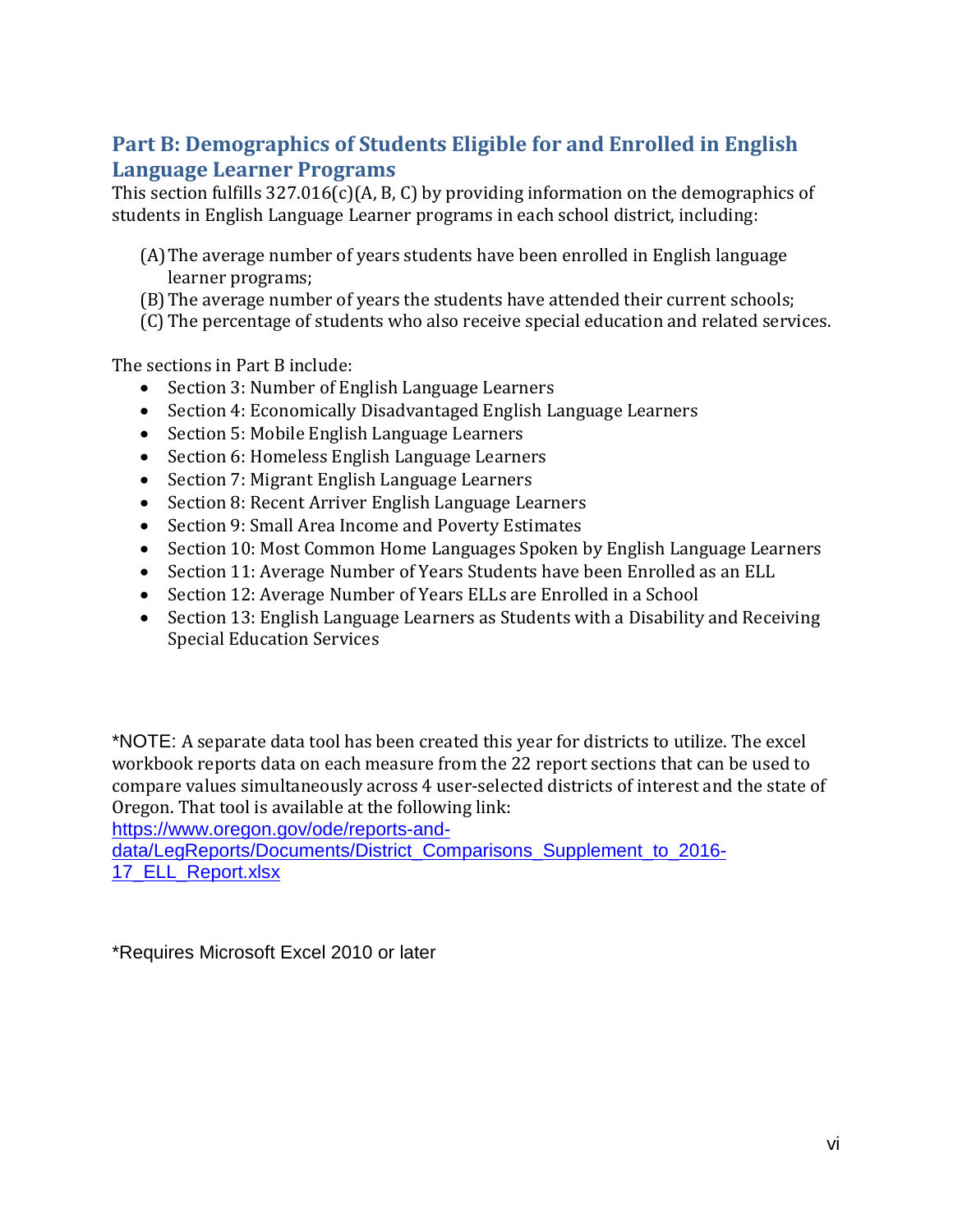# **Section 3: Number of English Language Learners**

This section summarizes the number of current and former ELL students as a percent of the total student population. Students who qualified for English language services during the 2016-2017 school year and appeared in the Spring Membership data set are considered Current ELLs. Former ELLs are students who qualified for English language services prior to the 2016-2017 school year and who appeared in the Spring Membership collection. Graphs 3a and 3b show that about 10 percent of students statewide were identified as current ELL students while 8 percent were identified as former ELL students.

<span id="page-12-0"></span>



## <span id="page-12-1"></span>**Graph 3b: Percentage of Former ELLs by District, 2016-17**



Source: Spring Membership and Limited English Proficient Collection.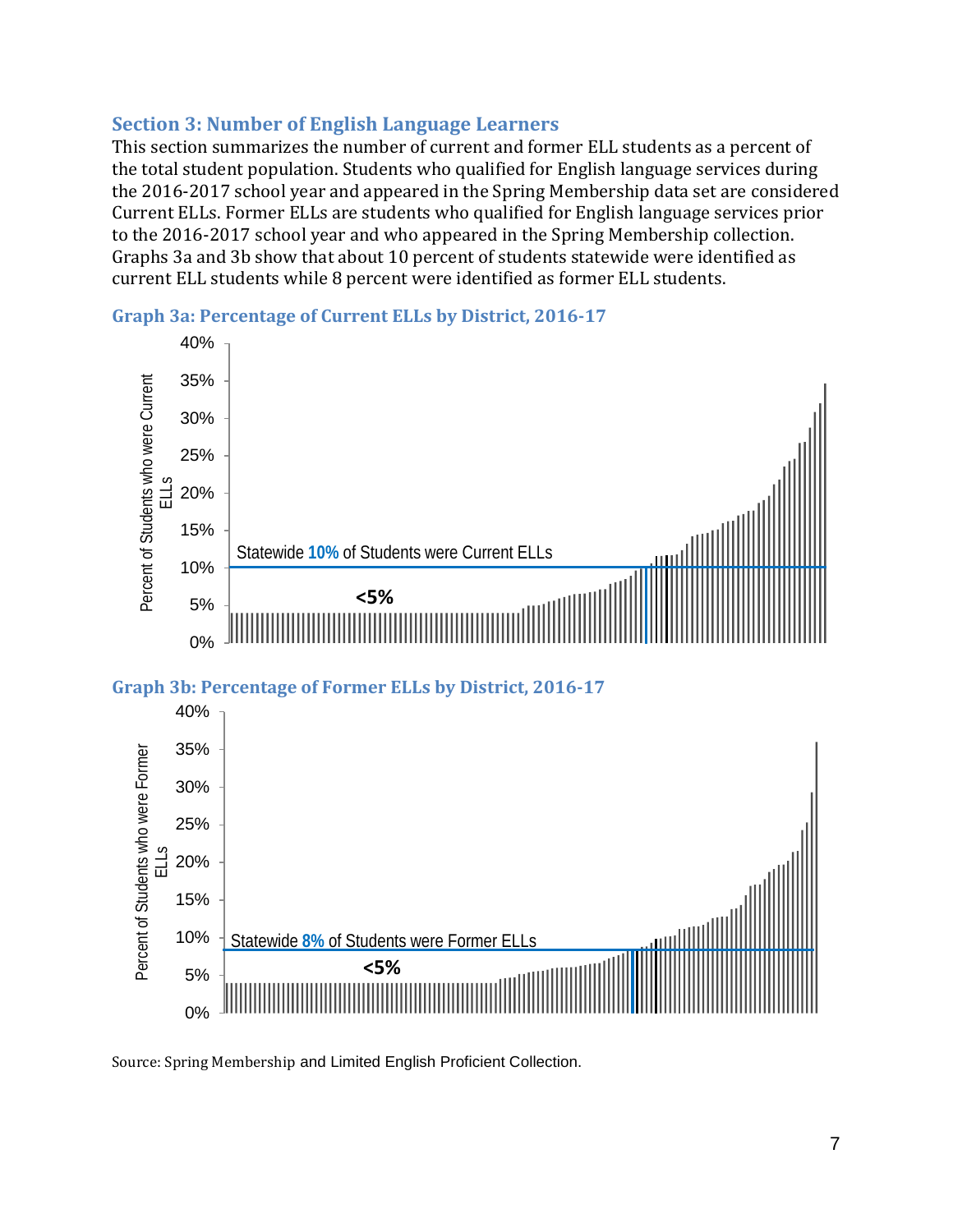# <span id="page-13-0"></span>**Section 4: Economically Disadvantaged English Language Learners**

This section summarizes the percent of current and former ELL students who were economically disadvantaged in 2016-17. Economically disadvantaged status is measured by the number of students who are eligible for free and reduced lunch. However, the Community Eligibility Provision which allows high poverty schools and districts the ability offer free breakfast and lunch to all students regardless of family eligibility has reduced the accuracy of this measure as an effective proxy for determine economic disadvantage.

Graph 4a shows that statewide about 90 percent of current ELLs were economically disadvantaged, with district averages ranging from 25 percent to more than 95 percent. Graph 4b shows that statewide about 81 percent of former ELLs were economically disadvantaged, with district values ranging from 17 percent to more than 95 percent.

# <span id="page-13-1"></span>**Graph 4a: Percentage of Current ELLs by District who were Economically Disadvantaged, 2016-17**



## <span id="page-13-2"></span>**Graph 4b: Percentage of Former ELLs by District who were Economically Disadvantaged, 2016-17**



Source: Spring Membership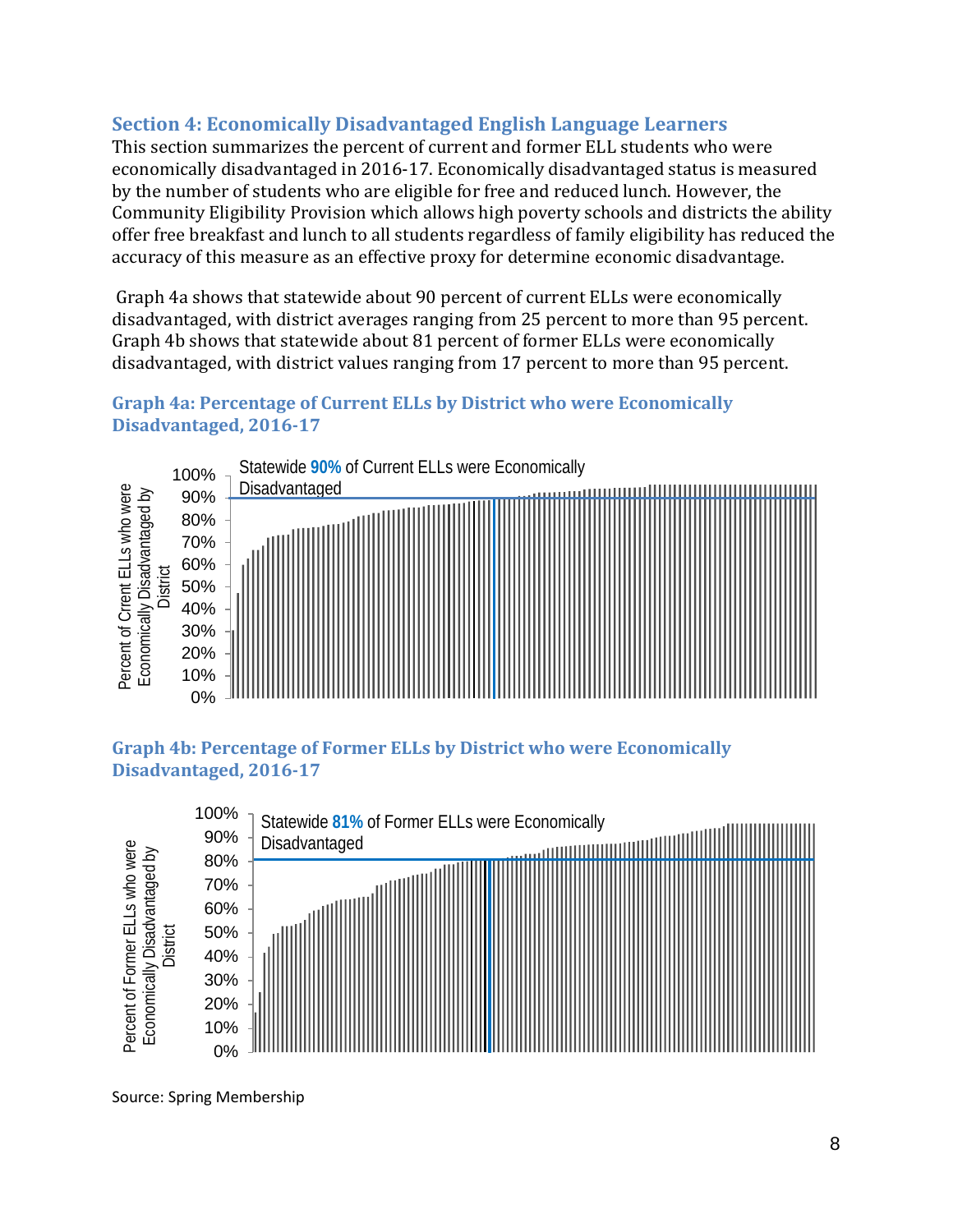# <span id="page-14-0"></span>**Section 5: Mobile English Language Learners**

This section summarizes the percent of current and former ELLs who were mobile in 2016- 17. A **mobile** student is defined as a student who attended more than one school between July 1 and May 1, entered the Oregon public education system after October 1, exited the Oregon education system before May 2 without earning a diploma or certificate, or had significant gaps in enrollment of 10 consecutive school days or more. Graph 5a illustrates that statewide, 15 percent of current ELLs were mobile, with district averages ranging from less than 5 percent to 57 percent. Graph 5b shows that statewide 10 percent of former ELLs were mobile, with district averages ranging from less than 5 percent to 63 percent.

<span id="page-14-1"></span>



<span id="page-14-2"></span>**Graph 5b: Percentage of Mobile Students who were Former ELLs by District, 2016-17**



Source: Average Daily Membership Collection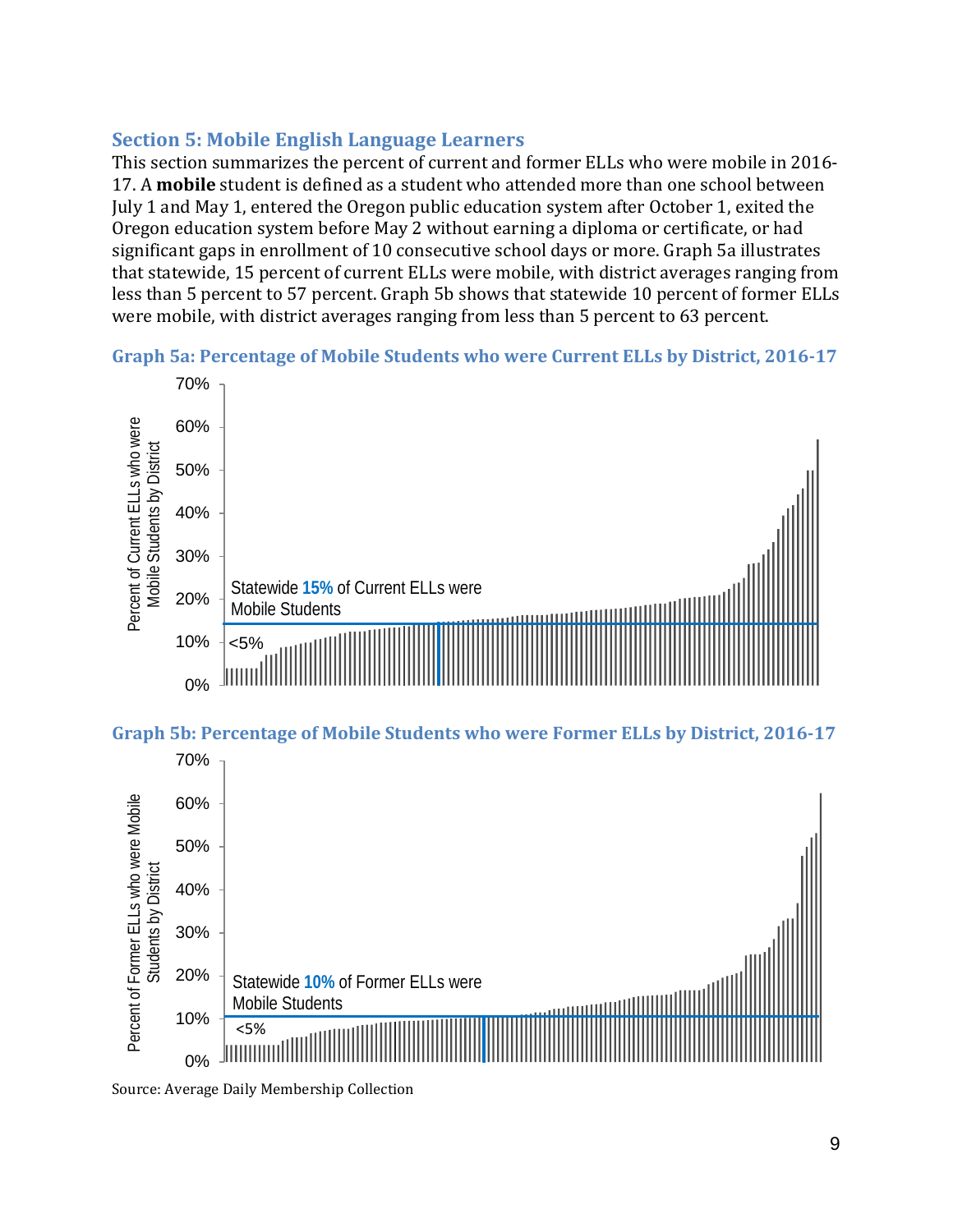## <span id="page-15-0"></span>**Section 6: Homeless English Language Learners**

This section summarizes data on current and former ELL students who were classified as homeless as defined by the federal McKinney-Vento Act at any point during the 2016-2017 school year. Graph 6a shows that statewide 5 percent of current ELLs were classified as experiencing homelessness and 6b shows that statewide, less than 5 percent of former ELLs experienced homelessness.

<span id="page-15-1"></span>**Graph 6a: Percentage of Current ELLs who were Homeless by District, 2016-17**



#### <span id="page-15-2"></span>**Graph 6b: Percentage of Former ELLs who were Homeless by District, 2016-17**



Source: ESEA Title X Homeless and Spring Membership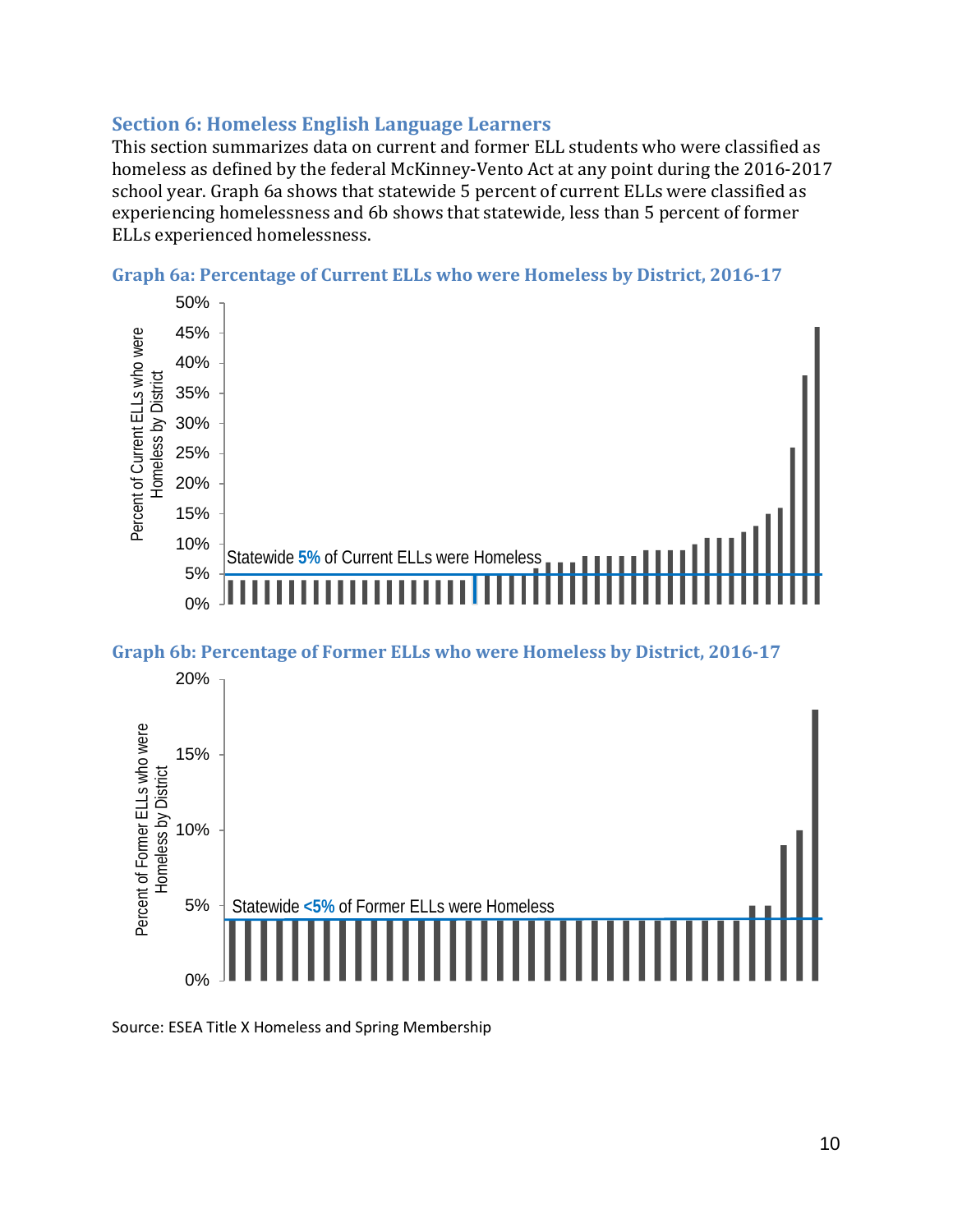# <span id="page-16-0"></span>**Section 7: Migrant English Language Learners**

This section summarizes data on current and former ELL students who were considered to be migrant students. **Migrant** students are defined as students who have moved with their families in the previous 36 months to seek temporary or seasonal employment in the agriculture or fishing industries. It is important to note that migrant student status is not limited to students born outside of the United States. Indicator 8 provides information on those students who recently immigrated to the United States, which can also include migrant students. Graph 7a shows that statewide 14 percent of current ELLs are migrant students, with district averages ranging from less than 5 percent to 87 percent. Graph 7b shows statewide that 10 percent of former ELLs are migrant students with district averages ranging from less than 5 percent to 81 percent.

<span id="page-16-1"></span>



## <span id="page-16-2"></span>**Graph 7b: Percentage of Former ELLs who are Migrant Students, 2016-17**



Source: Title I-C Migrant Data Collection and Spring Membership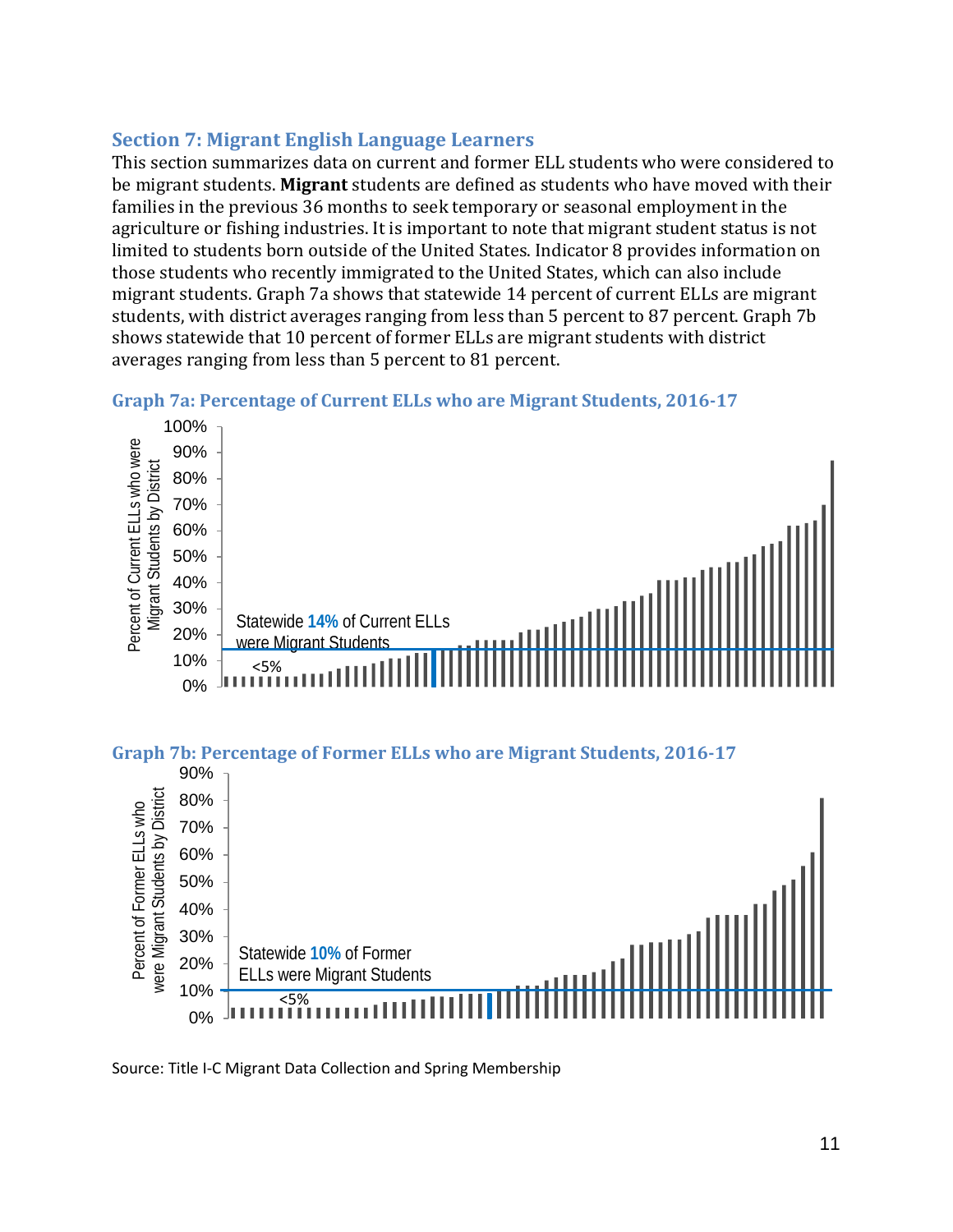# <span id="page-17-0"></span>**Section 8: Recent Arriver English Language Learners**

This section summarizes data on current and former ELL students who were recent arrivers. **Recent arrivers** are students who were born outside of the U.S. and Puerto Rico and who have been educated in the U.S. for fewer than three cumulative years. As discussed in indicator 7 above, recent arrivers are those students who have recently immigrated to the U.S. and may also be considered migrant in addition to a recent arriver. The two designations are distinct and are not interchangeable. Graph 8 shows that statewide 11 percent of current ELLs were recent arrivers, with districts ranging from less than 5 percent to more than 95 percent. A graph for former ELLs who were recent arrivers is not included due to the small number of districts that have non-suppressed data available. Districts range from having less than 5 percent to 25 percent of former ELLs who are recent arrivers.



## <span id="page-17-1"></span>**Graph 8: Percentage of Current ELLs who were Recent Arrivers, 2016-17**

Source: ESEA Title III Collection and Spring Membership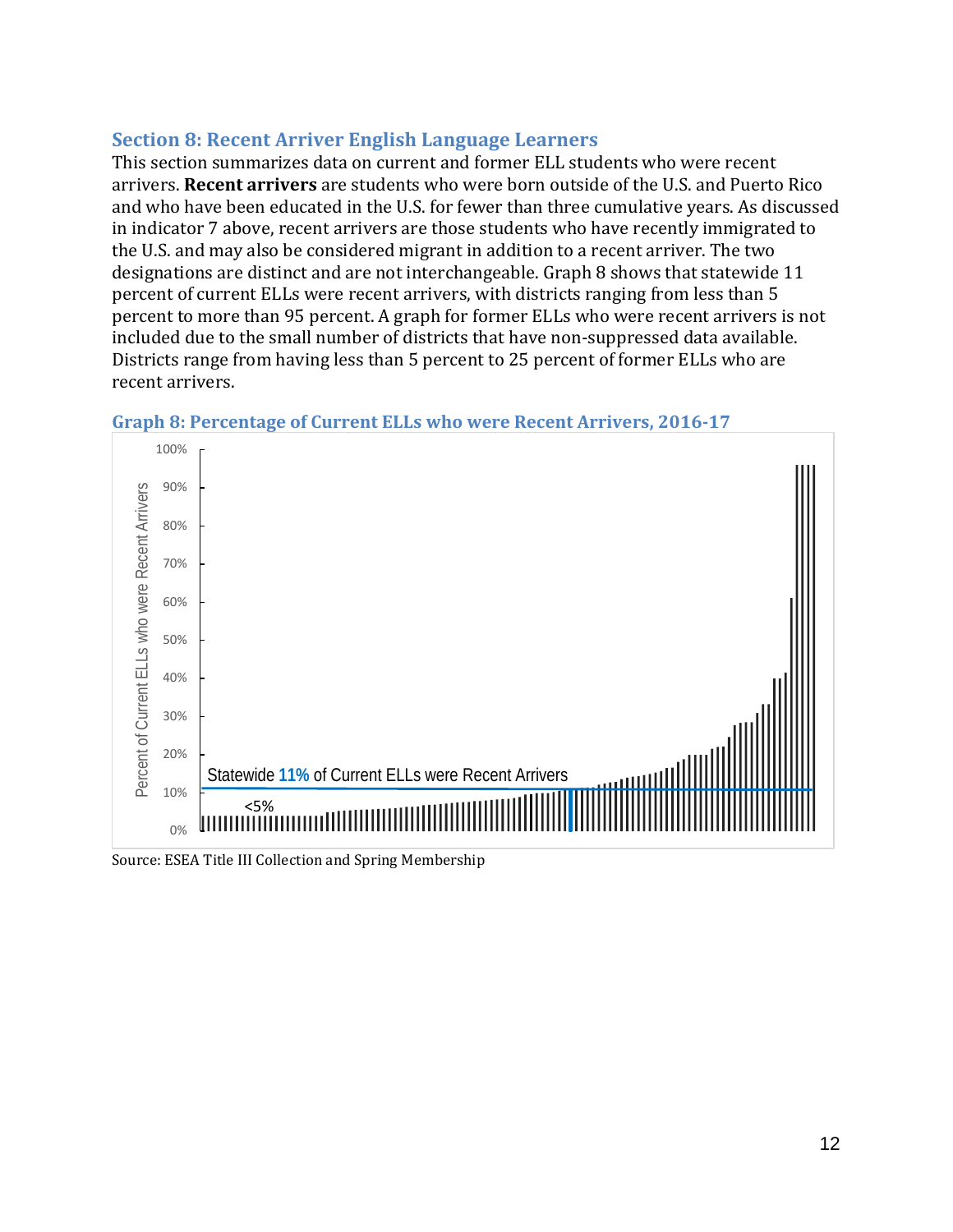## <span id="page-18-0"></span>**Section 9: Small Area Income and Poverty Estimates**

The U.S. Census Bureau's Small Area Income and Poverty Estimates (SAIPE) measure provides an estimate of the poverty rate for children from ages 5-17 years in each school district. Graph 9 shows that statewide, 15 percent of children ages 5 to 17 years are living in poverty. Districts range from have less than 5 percent to 56 percent of students ages 5- 17 living in poverty.

<span id="page-18-1"></span>



Source: US Census Bureau, data available a[t https://www.census.gov/did/www/saipe/](https://www.census.gov/did/www/saipe/).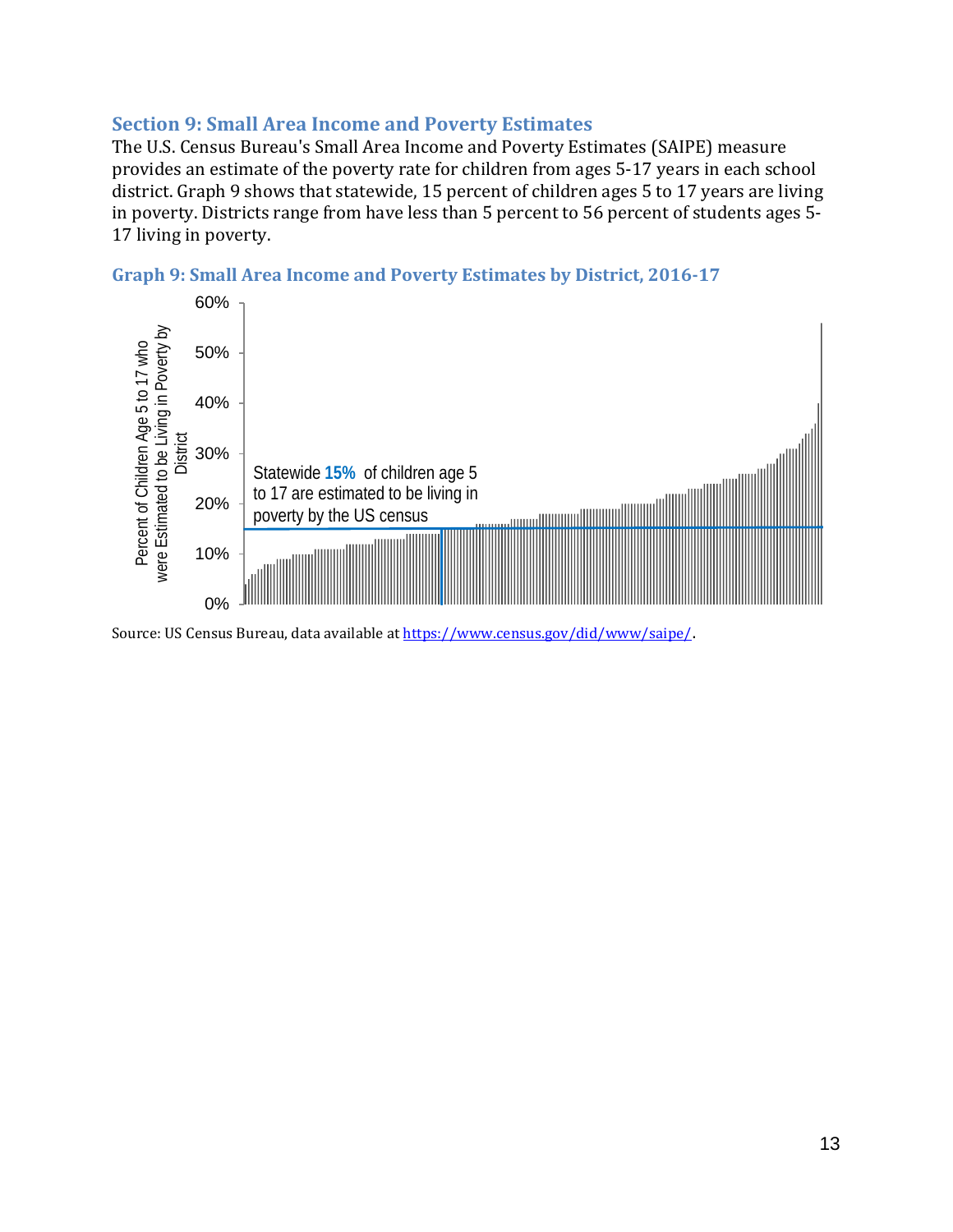# <span id="page-19-0"></span>**Section 10: Most Common Home Languages Spoken by English Language Learners**

This section summarizes the home languages reported by ELL students. Graph 10 shows the languages that were reported by six or more students and the number of districts reporting that language. For example, Spanish was reported as a home language for six or more students in 113 Districts. It should also be noted that 25 districts reported 6 or more students whose home language was reported as English. This is due to American Indian/Alaskan Native students who are able to qualify as English Learners.

<span id="page-19-1"></span>

| TOP 15 LANGUAGES OF ORIGIN IN DISTRICTS |                                       |                                        |                                                                   |                              |                                       |  |
|-----------------------------------------|---------------------------------------|----------------------------------------|-------------------------------------------------------------------|------------------------------|---------------------------------------|--|
|                                         | <b>English</b><br><b>25 Districts</b> | Arabic<br><b>17 Districts</b>          | <b>Vietnamese</b><br><b>14 Districts</b>                          |                              |                                       |  |
|                                         |                                       | Somali<br><b>13 Districts</b>          | <b>Ukranian</b><br><b>12 Districts</b><br>Romanian<br>9 Districts |                              | <b>Tagalog</b><br><b>12 Districts</b> |  |
| Spanish<br><b>113 Districts</b>         | <b>Russian</b><br><b>22 Districts</b> | Hmong<br><b>12 Districts</b>           |                                                                   |                              | Lao<br>9 Districts                    |  |
|                                         | <b>Chinese</b><br>20 Districts        | <b>Chuukese</b><br><b>11 Districts</b> |                                                                   | Korean<br><b>8 Districts</b> | Japanese<br>8 Districts               |  |

<span id="page-19-2"></span>**Graph 10b: The Number of Languages Spoken by Six or More Students in a District**



Source: ESEA Title III Collection and Spring Membership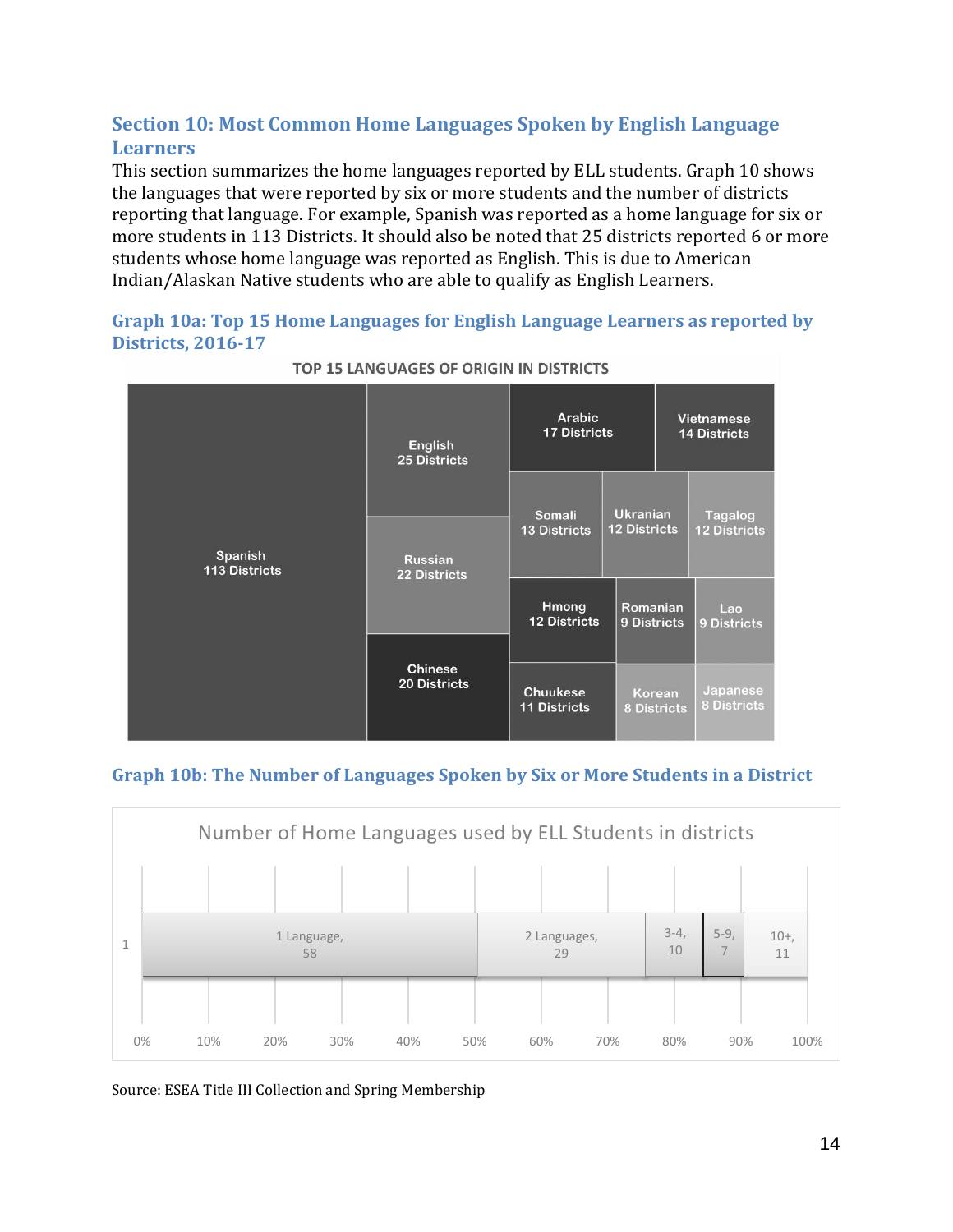# <span id="page-20-0"></span>**Section 11: Average Number of Years Students Have Been Enrolled as an ELL**

This section provides the average number of years students have been enrolled as an ELL by grade. This average was calculated using the total years of English Language Learner instruction from the Oregon Department of Education (ODE)'s Average Daily Membership Data Collection. Graph 11 shows that, statewide, 6<sup>th</sup> through 8<sup>th</sup> Grade ELLs average between 5.2 and 5.5 years of ELL instruction, with the highest average in the state being 7<sup>th</sup> grade with 5.5 years. Statewide across all grades, the average numbers years enrolled as an ELL is 3.26.

<span id="page-20-1"></span>**Graph 11: Average Number of Years Students have been Enrolled as an ELL, Statewide Averages, 2016-17**



Source: Average Daily Membership Collection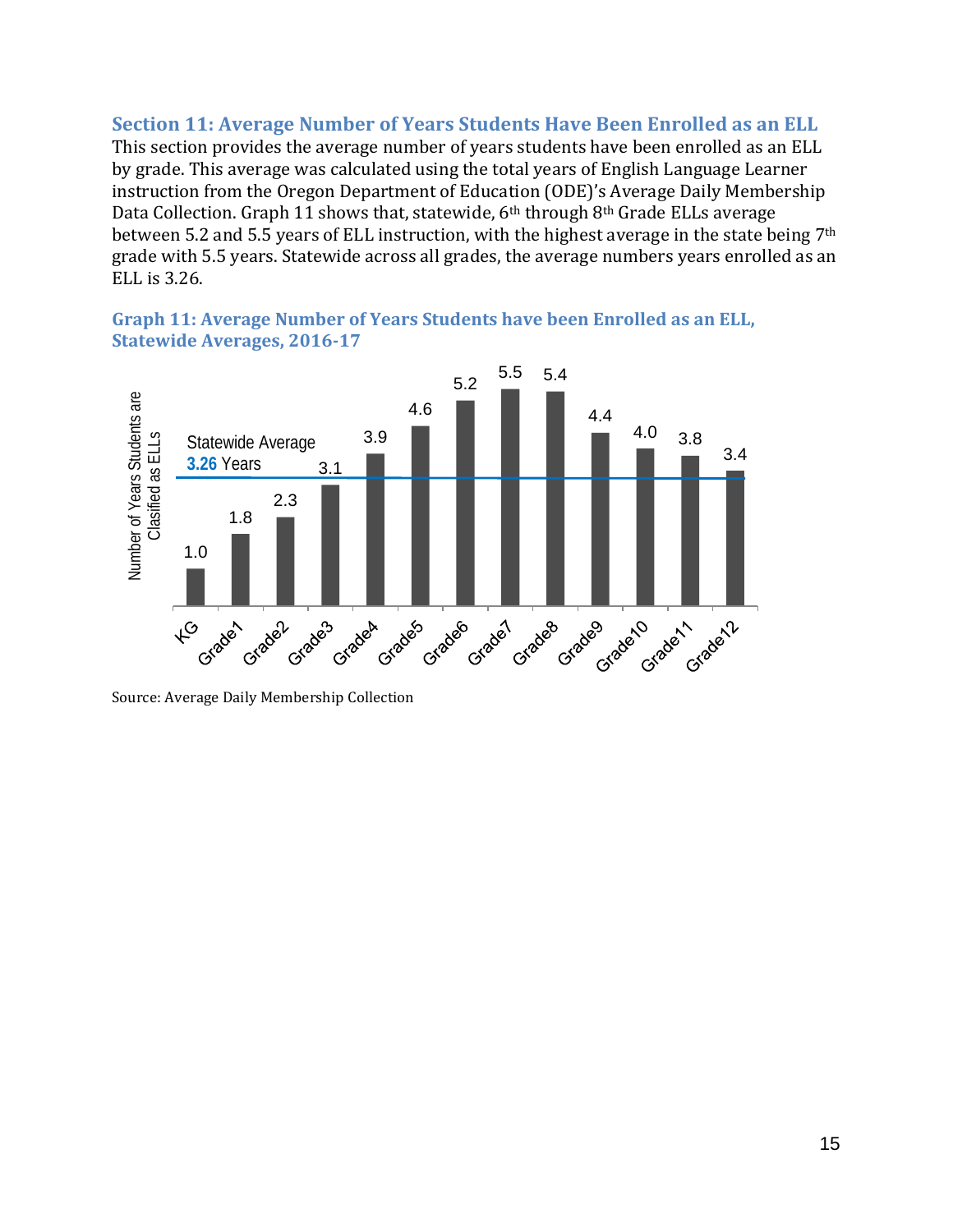## <span id="page-21-0"></span>**Section 12: Average Number of Years ELLs are Enrolled in a School**

This section shows the average number of years current ELL students are enrolled in their current school, aggregated to the district level. Oregon public schools' grade compositions vary widely both within and between districts. For example, some grade combinations include K-3, K-5, K-6, K-12, 6-8, 7-8, and 9-12. Due to this variation, it is not reasonable to directly compare districts on the average number of number of years students are enrolled. For this reason, non-ELLs are included in the graph below as a comparison group for ELLs.

Graph 12 shows that non-ELLs and current ELLs have a similar average number of years in their current school in the early grades. In  $1^{st}$ -5<sup>th</sup> grade, current ELLs average a longer tenure in a single school than non-ELLs. This trend changes in  $6<sup>th</sup>$  grade and the gap increases as students reach high school age.



<span id="page-21-1"></span>**Graph 12: Statewide Average Number of Years Non-ELLs and Current ELLs are Enrolled in a School, 2016-17**

Source: Average Daily Membership Collection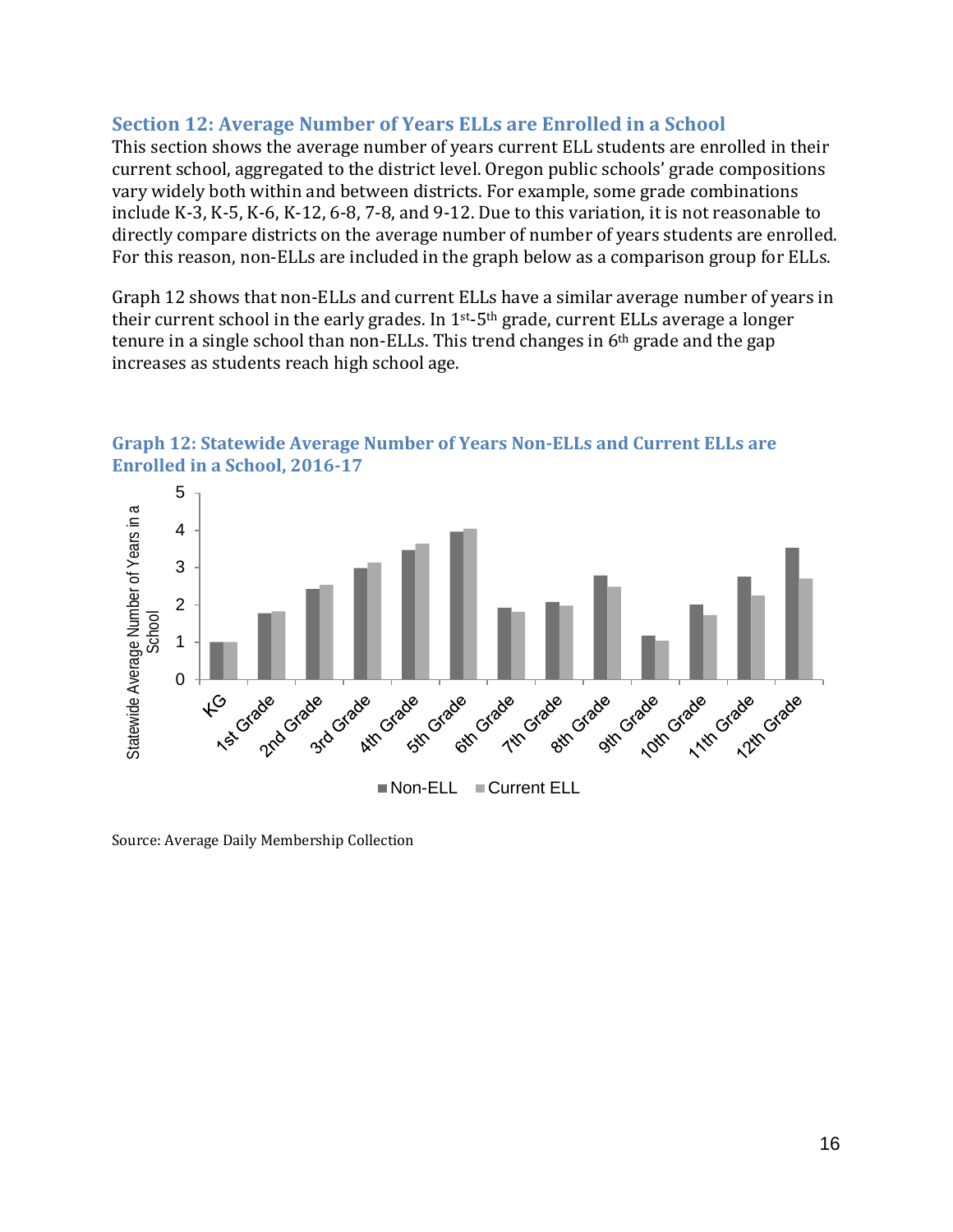# <span id="page-22-0"></span>**Section 13: English Language Learners Identified as Students with a Disability and Receiving Special Education Services**

This section summarizes the percentage of current and former ELL students who are identified as having a disability and also receive special education and related services. Graph 13a shows that 17 percent of current ELLs statewide are also identified as students with a disability who are also receiving special education and related services, with district percentages ranging from 6 percent to 67 percent. Graph 13b shows that 9 percent of former ELLs are also identified as students with a disability who are also receiving special education and related services, with district percentages ranging from less than 5 percent to 29 percent.

# <span id="page-22-1"></span>**Graph 13a: Percent of Current ELLs Identified as Having a Disability who also Receive Special Education and Related Services by District, 2016-17**



<span id="page-22-2"></span>**Graph 13b: Percent of Former ELLs Identified as Having a Disability who also Receive Special Education and Related Services by District, 2016-17**



Source: SECC December 1st Child Count and Spring Membership.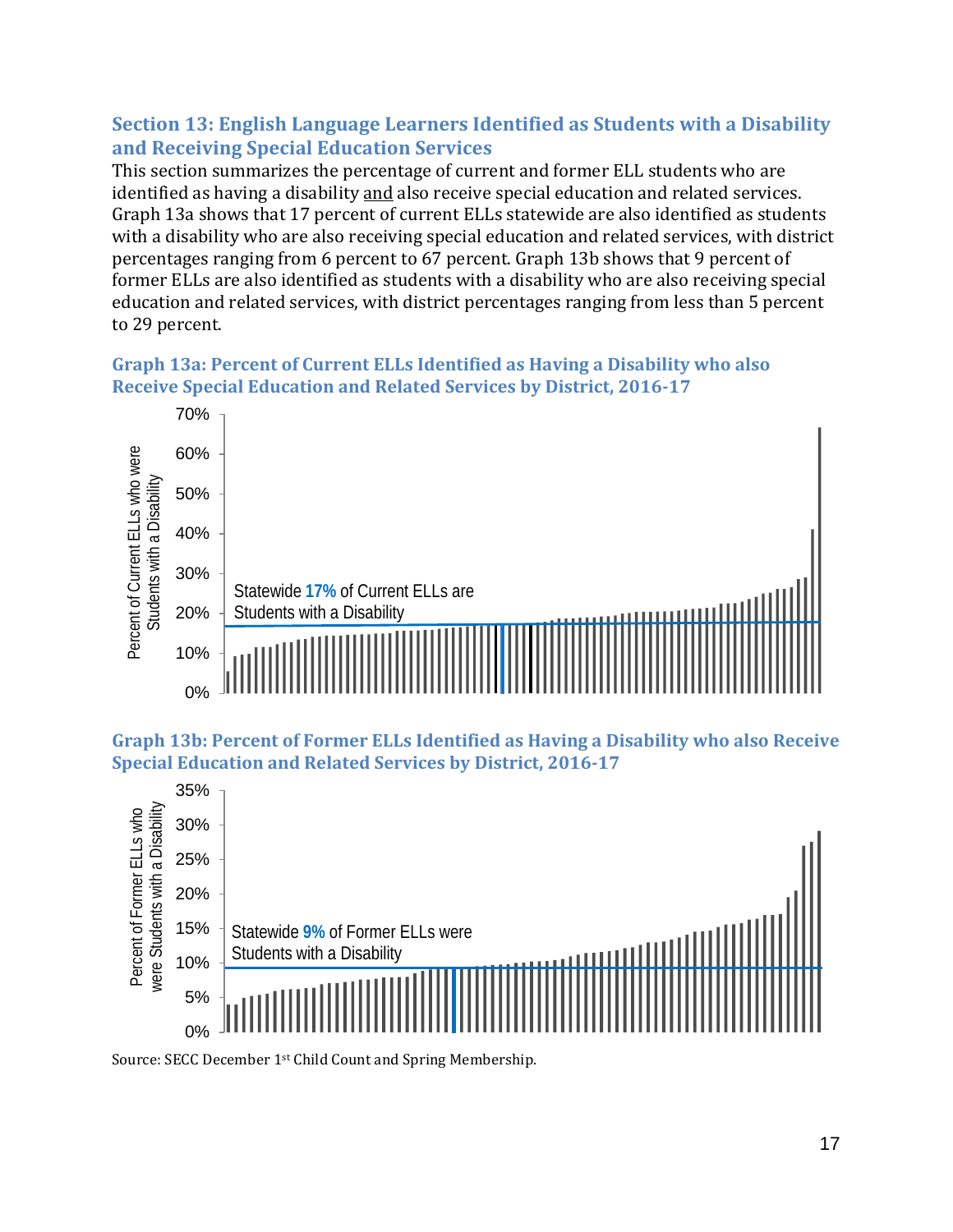# <span id="page-23-0"></span>**Part C: Student Achievement**

Sections 14-18 summarize the progress of each school district on meeting objectives and the needs of students eligible for and enrolled in an English Language Learner program as required by ORS 327.016 (b). These are the same measures used to identify school districts as described under ORS 327.016.

The sections in Part C include:

- Section 14: Growth on the English Language Proficiency Assessment for the  $21^{st}$ Century (ELPA21)
- Section 15: Median Mathematics Growth Percentile, 6th-8th Grade
- Section 16: Percent of English Language Learners Meeting Achievement Standards, 6th-8th Grade
- Section 17: 5-Year Cohort Graduation Rate
- Section 18: Post-Secondary Enrollment

<span id="page-23-1"></span>\*NOTE: A separate data tool has been created this year for districts to utilize. The excel workbook reports data on each measure from the 22 report sections that can be used to compare values simultaneously across 4 user-selected districts of interest and the state of Oregon. That tool is available at the following link:

[https://www.oregon.gov/ode/reports-and-](https://www.oregon.gov/ode/reports-and-data/LegReports/Documents/District_Comparisons_Supplement_to_2016-17_ELL_Report.xlsx)

[data/LegReports/Documents/District\\_Comparisons\\_Supplement\\_to\\_2016-](https://www.oregon.gov/ode/reports-and-data/LegReports/Documents/District_Comparisons_Supplement_to_2016-17_ELL_Report.xlsx) [17\\_ELL\\_Report.xlsx](https://www.oregon.gov/ode/reports-and-data/LegReports/Documents/District_Comparisons_Supplement_to_2016-17_ELL_Report.xlsx)

\*Requires Microsoft Excel 2010 or later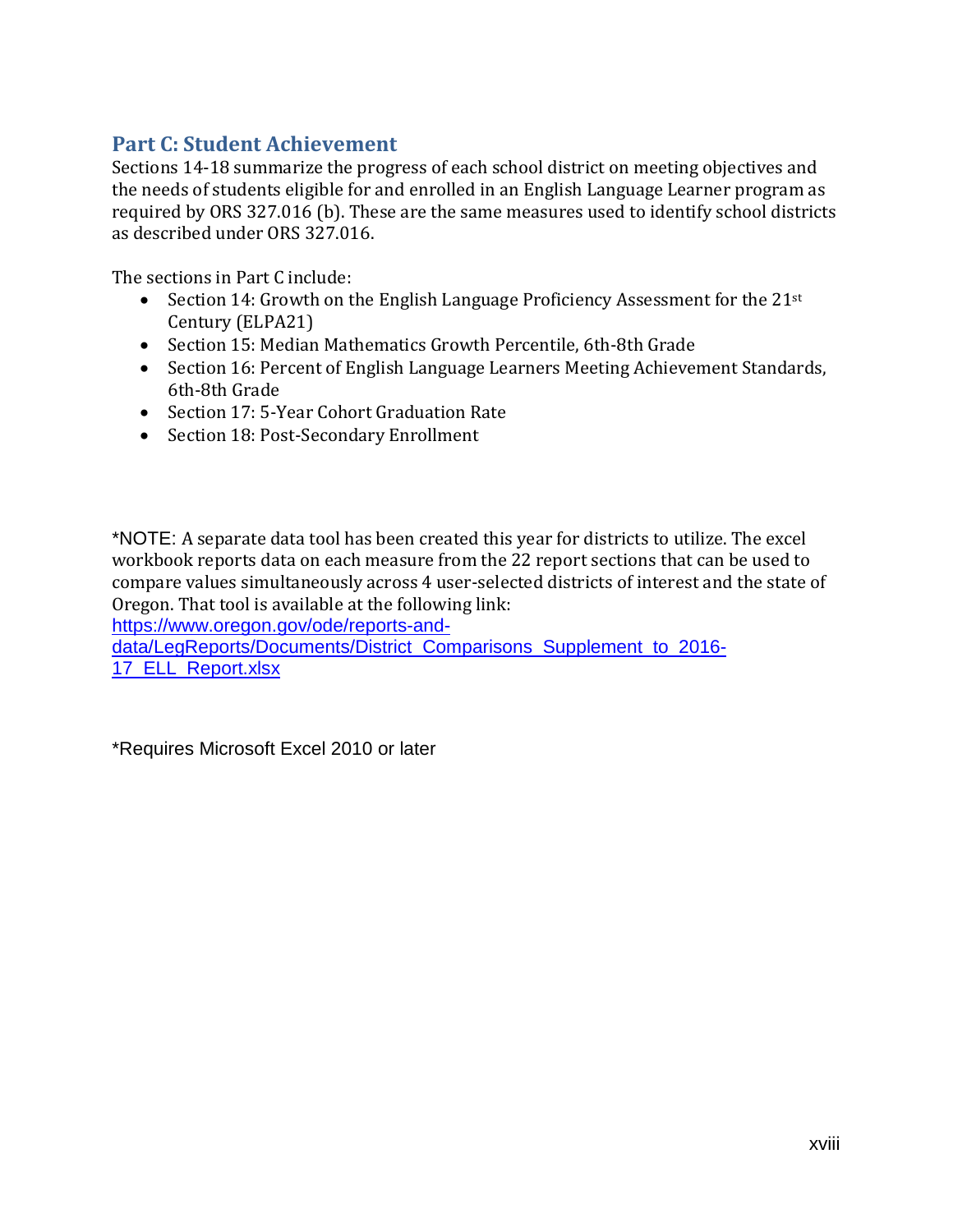# **Section 14: Growth on the English Language Proficiency Assessment for the 21st Century (ELPA21)**

This section summarizes the performance of current ELL students on the English Language Proficiency Assessment for the 21st Century (ELPA21). The State of Oregon uses ELPA21 to test the language proficiency of ELLs. ELPA21 is taken only by current ELLs and students who are identified as possibly needing ELL services. The graphs in this section show the median growth percentile of current ELLs who took ELPA21 in the 2016-2017 school year in each of the four tested domains (i.e., reading, writing, listening, and speaking). The statewide median growth percentile was 50 across all domains. This means that the median student showed growth greater than or equal to 50 percent of all students taking ELPA21 with similar past test scores.

<span id="page-24-0"></span>



<span id="page-24-1"></span>

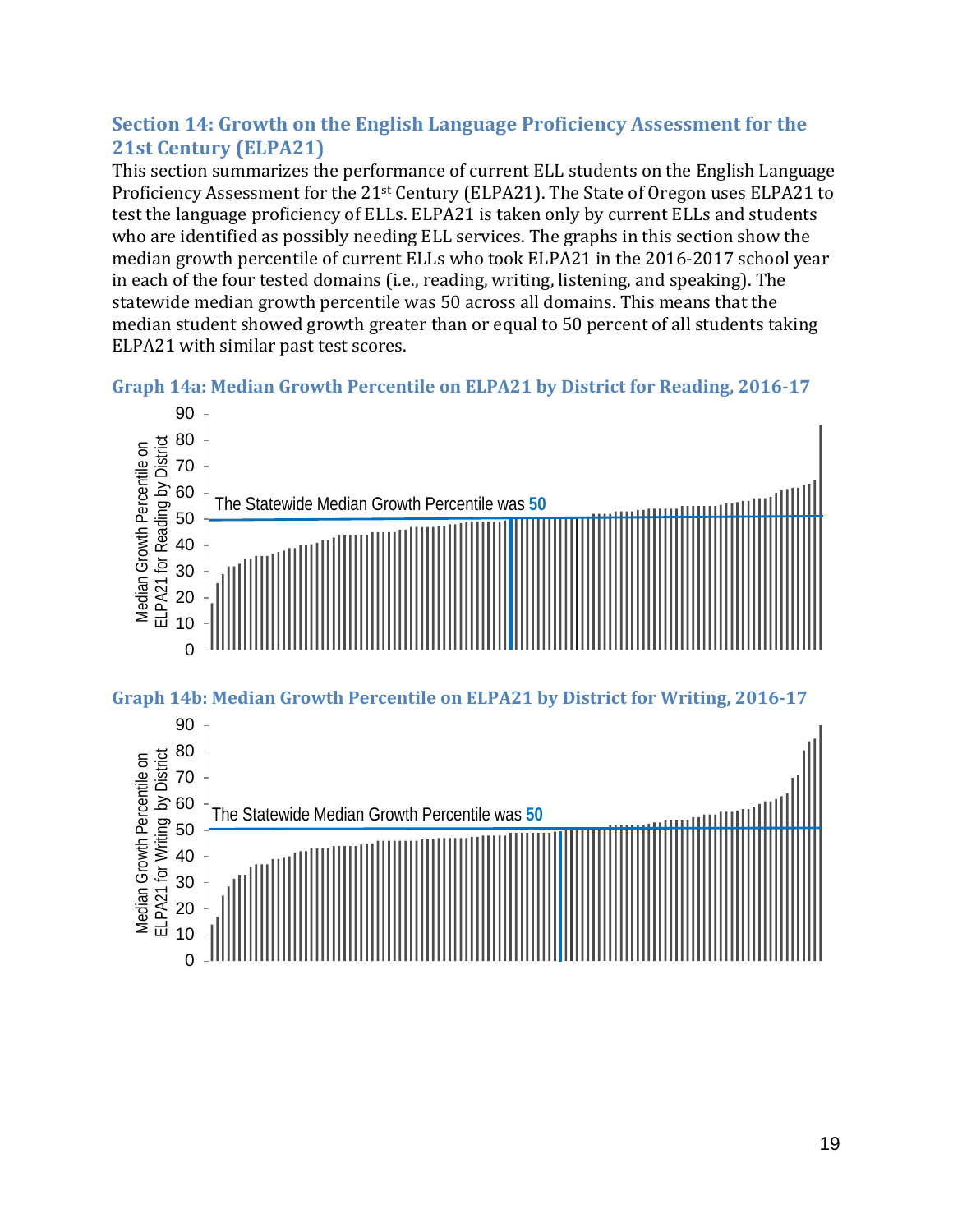

<span id="page-25-0"></span>

<span id="page-25-1"></span>



Source: Oregon Student ELPA21 Scores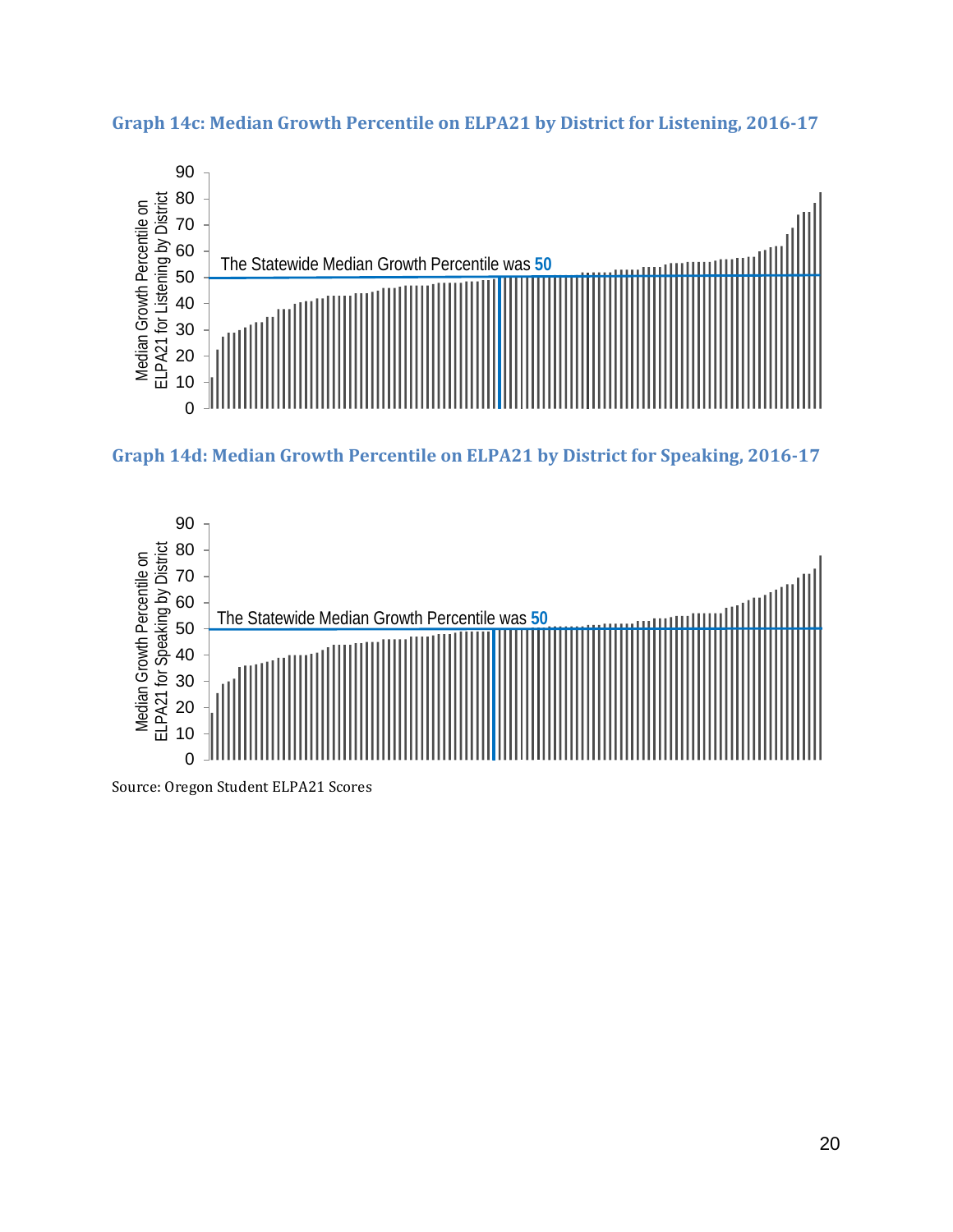# <span id="page-26-0"></span>**Section 15: Median Mathematics Growth Percentile, 6th-8th Grade**

This section summarizes the median mathematics growth percentile for current and former ELLs from 6th to 8th grade. The growth model expresses a student's achievement growth as a percentile which reflects a student's growth relative to his or her academic peers. For example, the median student from a district with a mathematics growth percentile of 42 showed growth equal to or greater than 42 percent of students with similar past scores. Graph 15a shows the statewide median mathematics growth percentile for 6th-8th graders who are current ELLs was 46, with district medians ranging from 20.5 to 85. Graph 15b shows the statewide median mathematics growth percentile for 6<sup>th</sup>-8<sup>th</sup> graders who were former ELLs was 54, with district medians ranging from 28 to 85.

# <span id="page-26-1"></span>**Graph 15a: Median Mathematics Growth Percentile, 6th -8th Grade for Current ELLs, 2016-17**



## <span id="page-26-2"></span>**Graph 15b: Median Mathematics Growth Percentile, 6th -8th Grade for Former ELLs, 2016-17**



Source: Oregon Students Mathematics Test Scores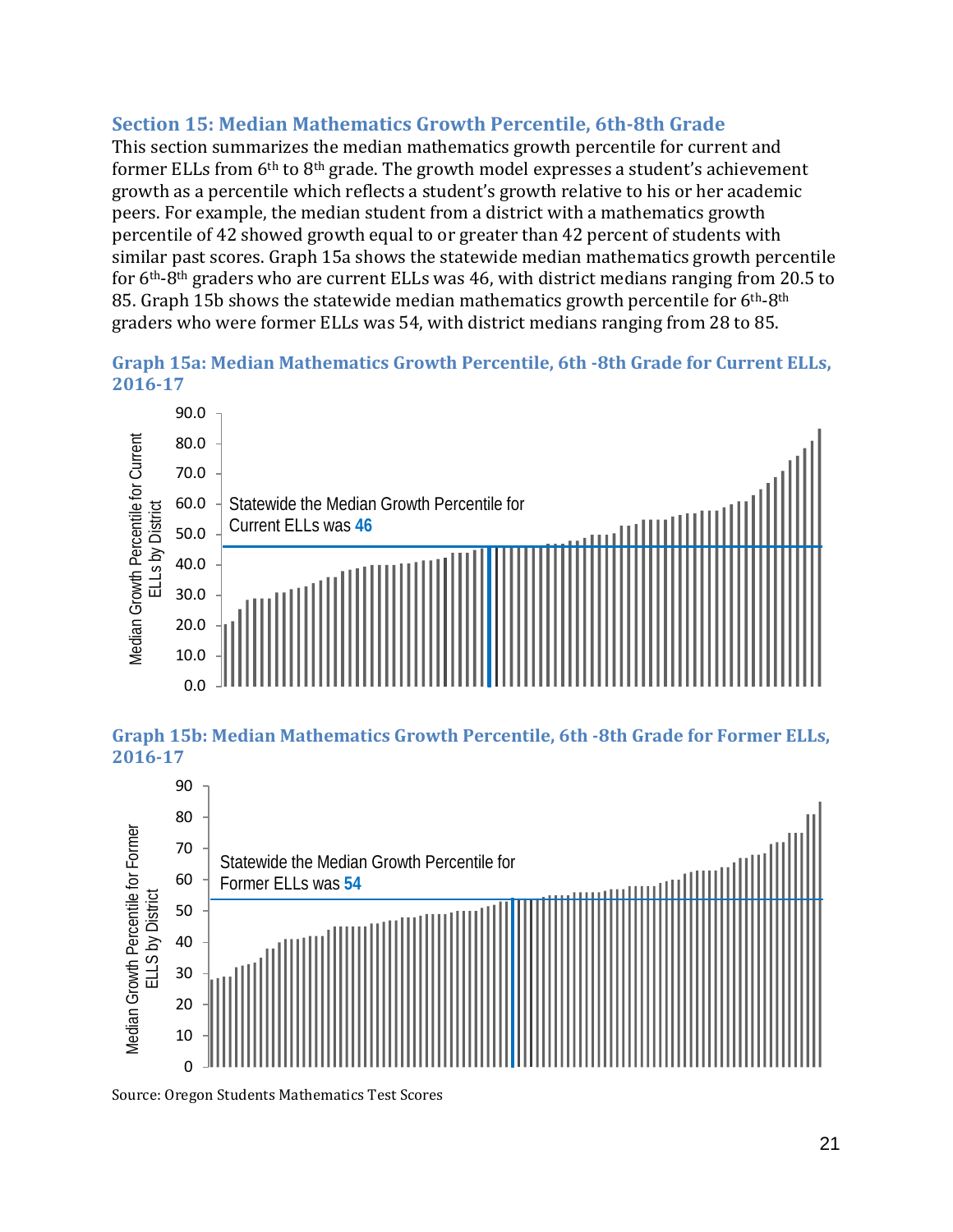# <span id="page-27-0"></span>**Section 16: Percent of English Language Learners Meeting Achievement Standards**

This section summarizes the percent of current and former ELLs who met the achievement standards for mathematics and English language arts during the 2016-2017 school year. Graph 16a shows the percentage of students meeting math achievement standards by grade band for current and former ELL students. For current ELLs, it's in middle school grades where math achievement is lowest while for former ELLs, high school has the lowest achievement percentage. Elementary School has the highest percentage of current and former ELLs meeting achievement standards. Graph 16b shows between less than 5 percent and 54 percent of current ELLs met the Mathematics achievement standards with a statewide average of 11 percent. Graph 13c shows that between less than 5 percent and 74 percent of Former ELLs met Mathematics achievement standards.

<span id="page-27-1"></span>



## <span id="page-27-2"></span>**Graph 16b: Percent of Current ELLs Meeting Math Achievement Standards for all Grade Levels by district, 2016-17**

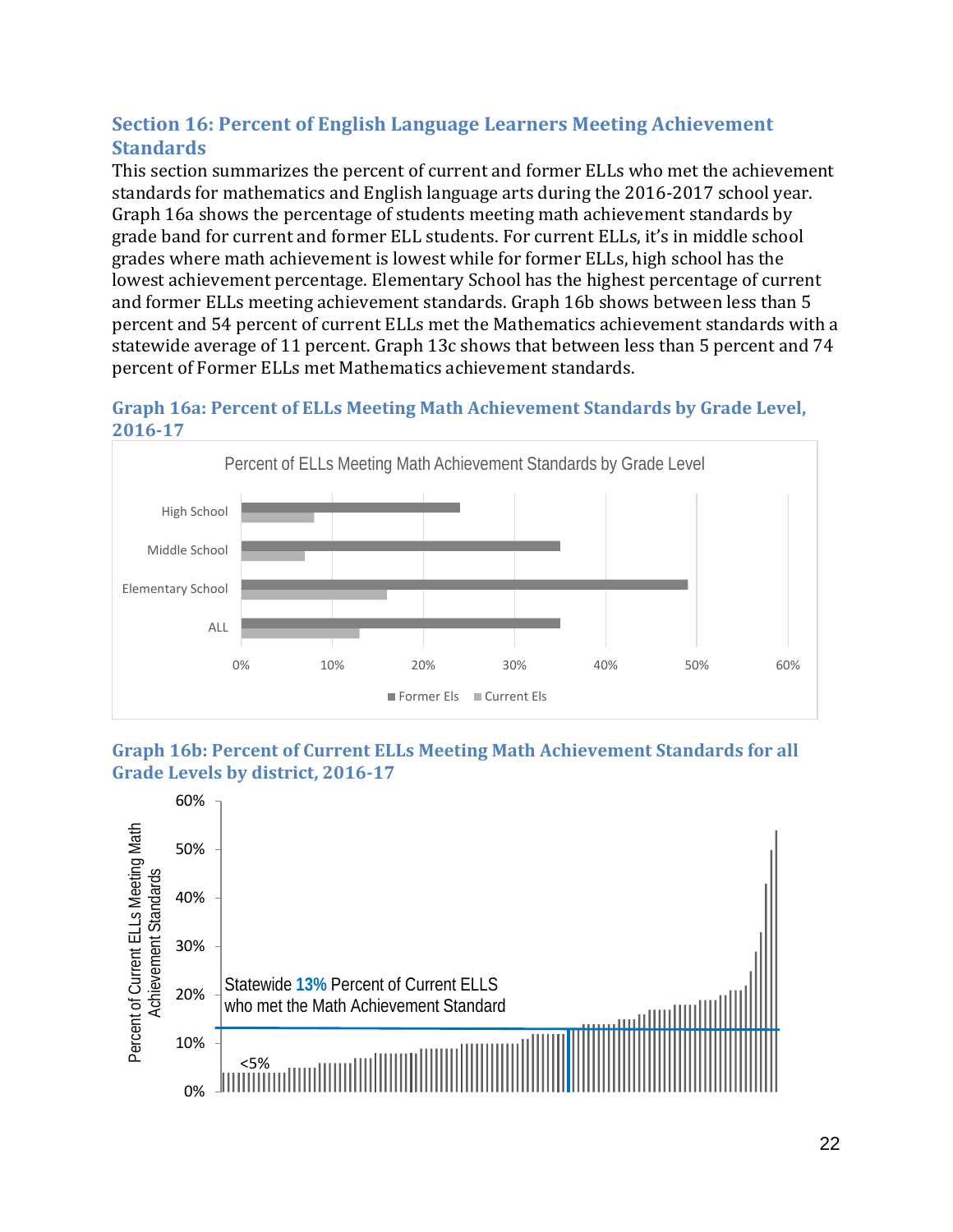## <span id="page-28-0"></span>**Graph 16c: Percent of Former ELLs Meeting Math Achievement Standards for all Grade Levels by District, 2016-17**



Graph 16d shows the breakdown by grade band of the percent of current and former ELLs meeting English Language Arts achievement standards. For current and former ELLs, the lowest percent meeting standards is in middle school. Elementary School has the highest percentage of current ELLs meeting achievement standards while the largest percentage of former ELLs meet English Language Arts achievement standards in High School. Graph 16e shows that between less than 5 percent and 50 percent of current ELLs met the English Language Arts achievement standard with a statewide average of 14 percent. Graph 16f shows that between 22 and 80 percent of Former ELLs met English Language Arts achievement standards.

## <span id="page-28-1"></span>**Graph 16d: Percent of ELLs Meeting English Language Arts Achievement Standards by Grade Level, 2016-17**

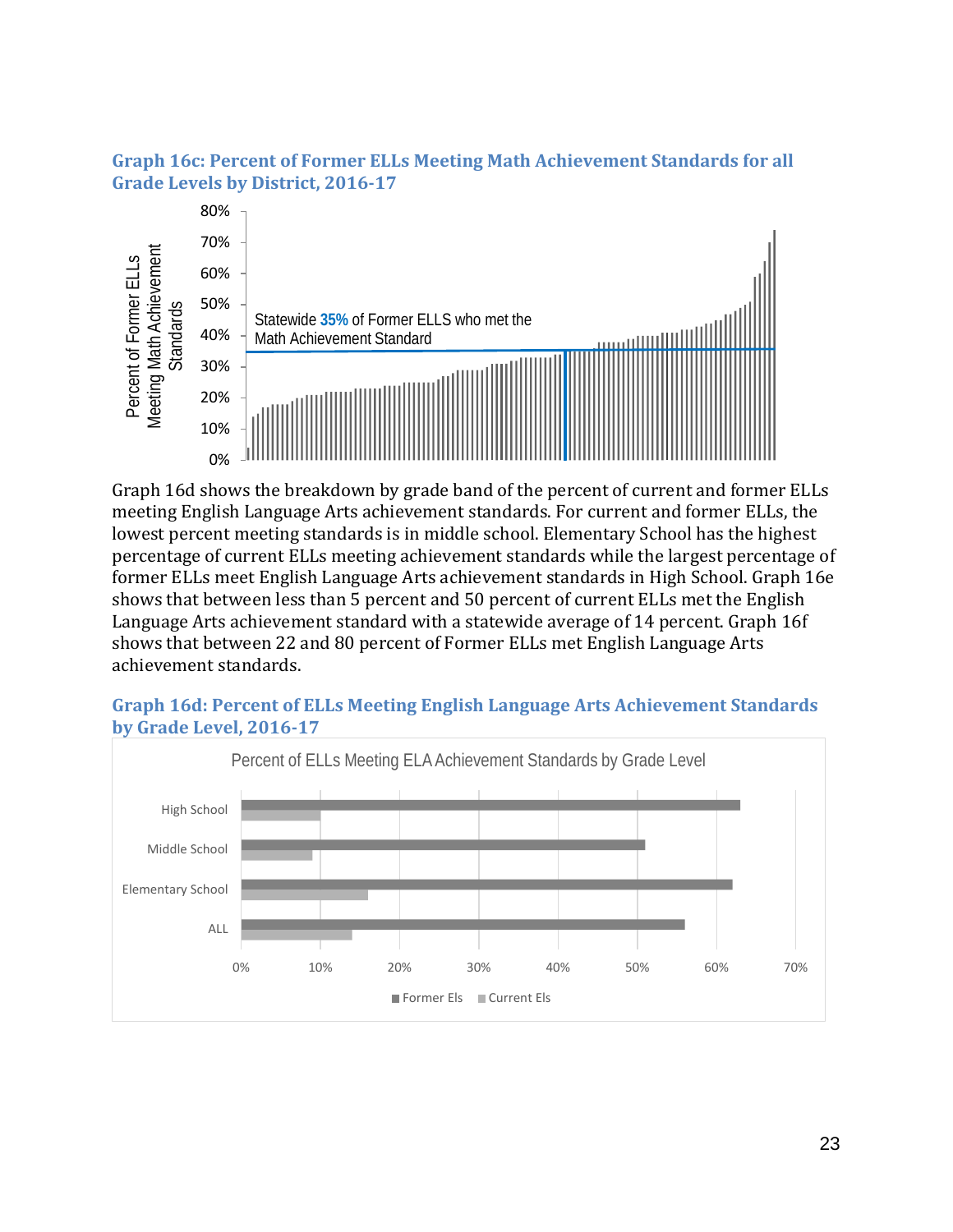

## <span id="page-29-0"></span>**Graph 16e: Percent of Current ELLs Meeting English Language Arts Achievement Standards for all Grade Levels by District, 2016-17**

<span id="page-29-1"></span>

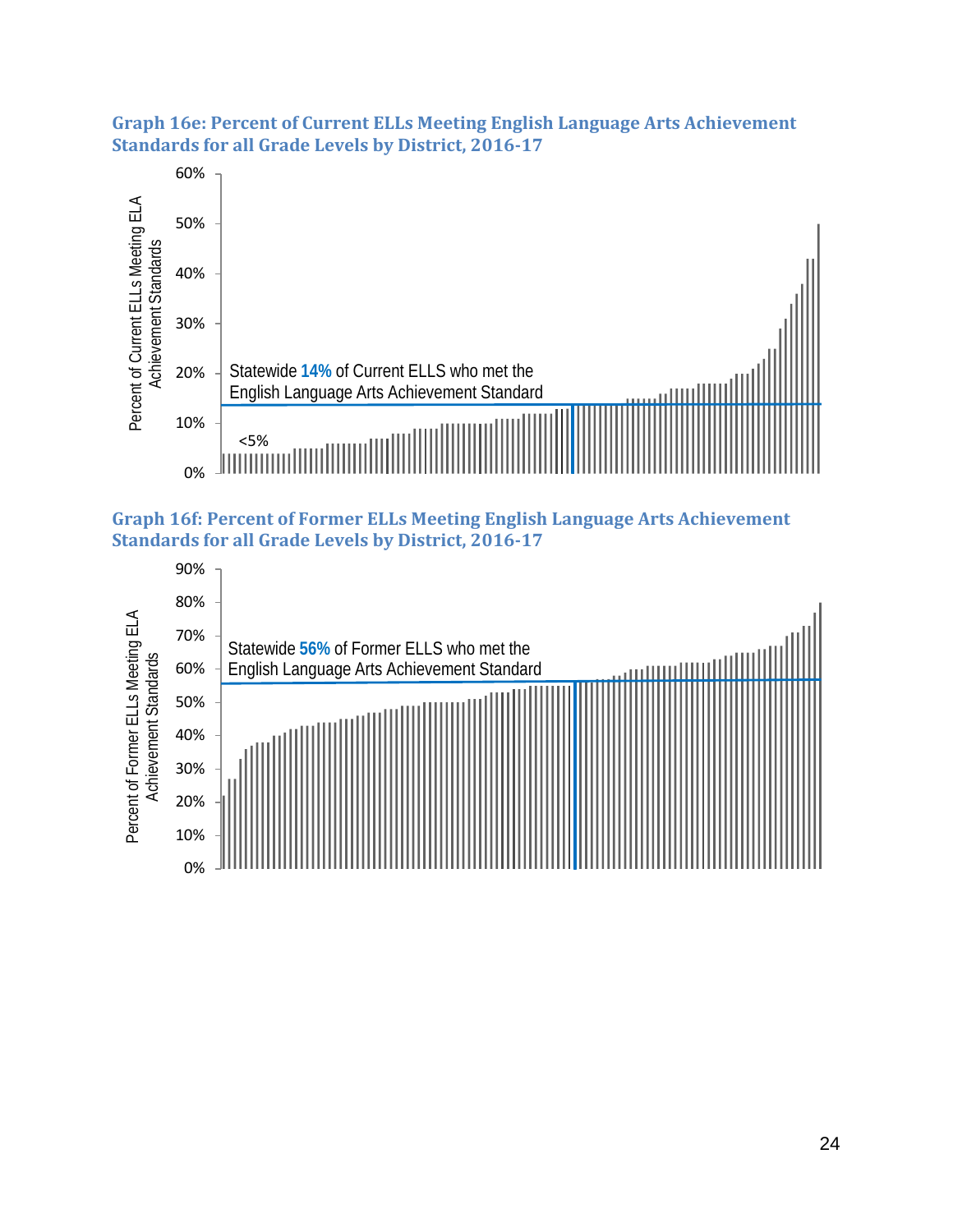# <span id="page-30-0"></span>**Section 17: 5-Year Cohort Graduation Rate for English Language Learners**

This section summarizes the 5-year graduation rates for current and former ELL students for the 2016-2017 school year. Students in this cohort first entered high school in the 2012-2013 school year. The cohort is adjusted for students who move into or out of the system, emigrate or are deceased. The cohort graduation rate is calculated as the number of students in the cohort who graduated with a regular or modified diploma within five years as a percent of the total number of students in the cohort. Graph 17a shows that the statewide 5-Year Cohort Graduation Rate for current ELLs was 64 percent, with district averages ranging from 8 percent to more than 95 percent. Graph 17b shows that the statewide 5-Year Cohort Graduation Rate for former ELLS was 83 percent, with district averages ranging from 8 percent to more than 95 percent.



<span id="page-30-1"></span>

## <span id="page-30-2"></span>**Graph 17b: 5-Year Cohort Graduation Rate for Former ELLs, 2016-17**



Source: Cohort Graduation Rate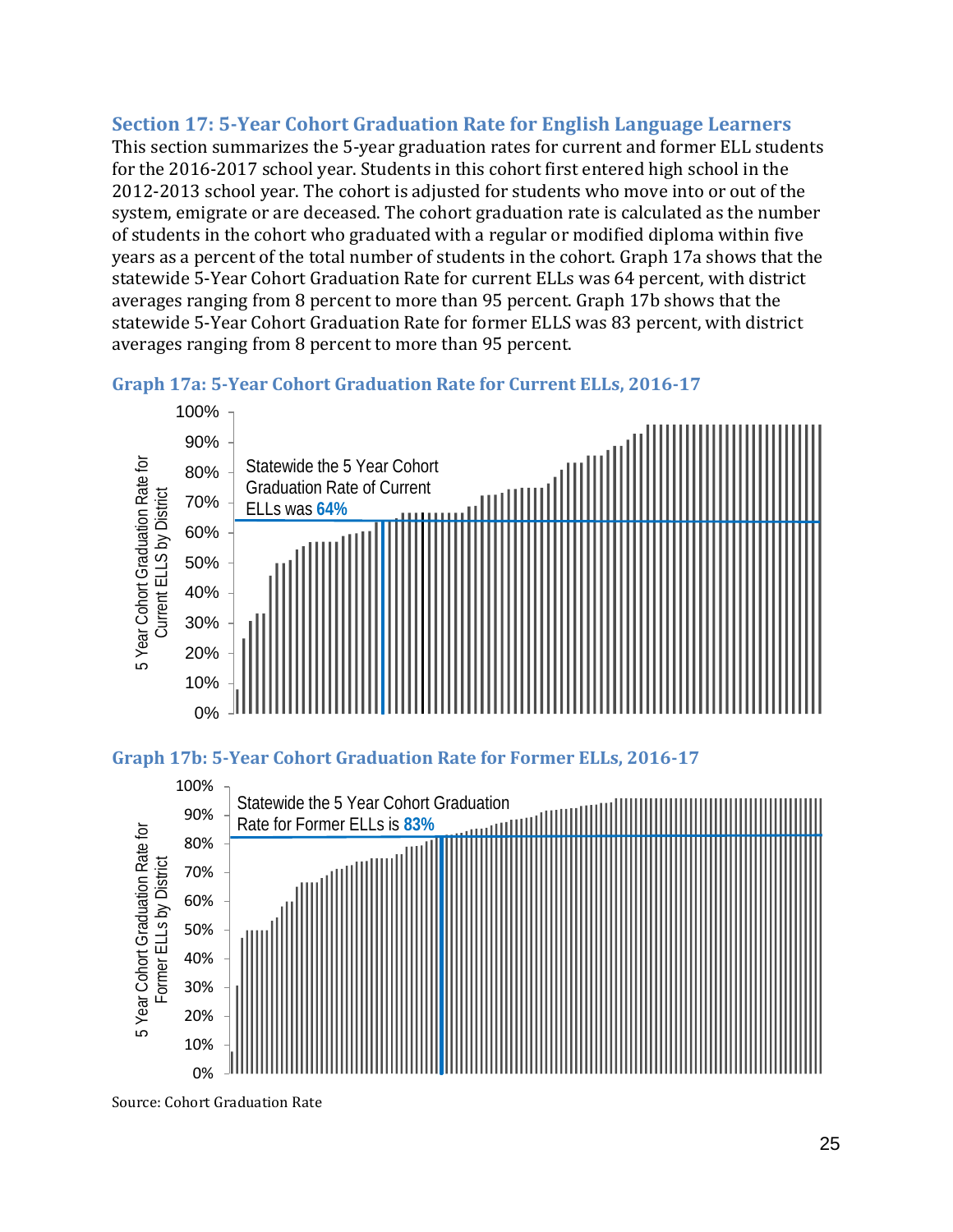# <span id="page-31-0"></span>**Section 18: Post-Secondary Enrollment**

This section summarizes post-secondary enrollment of 4-Year Cohort High School Graduates for the high school class of 2015-16 within 16 months of graduation for current and former ELL students. Graph 18a shows that statewide, 41 percent of current ELLs who graduate high school in four years enter a post-secondary institution within 16 months. District averages range from 19 percent to 89 percent. Graph 18b shows that statewide, 51 percent of former ELLs who graduate high school in four years enter a post-secondary institution within 16 months. District averages range from 22 percent to 86 percent.

# <span id="page-31-1"></span>**Graph 18a: Post-secondary enrollment of 4-Year Graduate Current ELLs within 16 Months of High School Graduation**



#### <span id="page-31-2"></span>**Graph 18b: Post-secondary enrollment of 4-Year Graduate Former ELLs within 16 Months of High School Graduation**



Source: National Clearinghouse Data Collection and Cohort Graduation Rate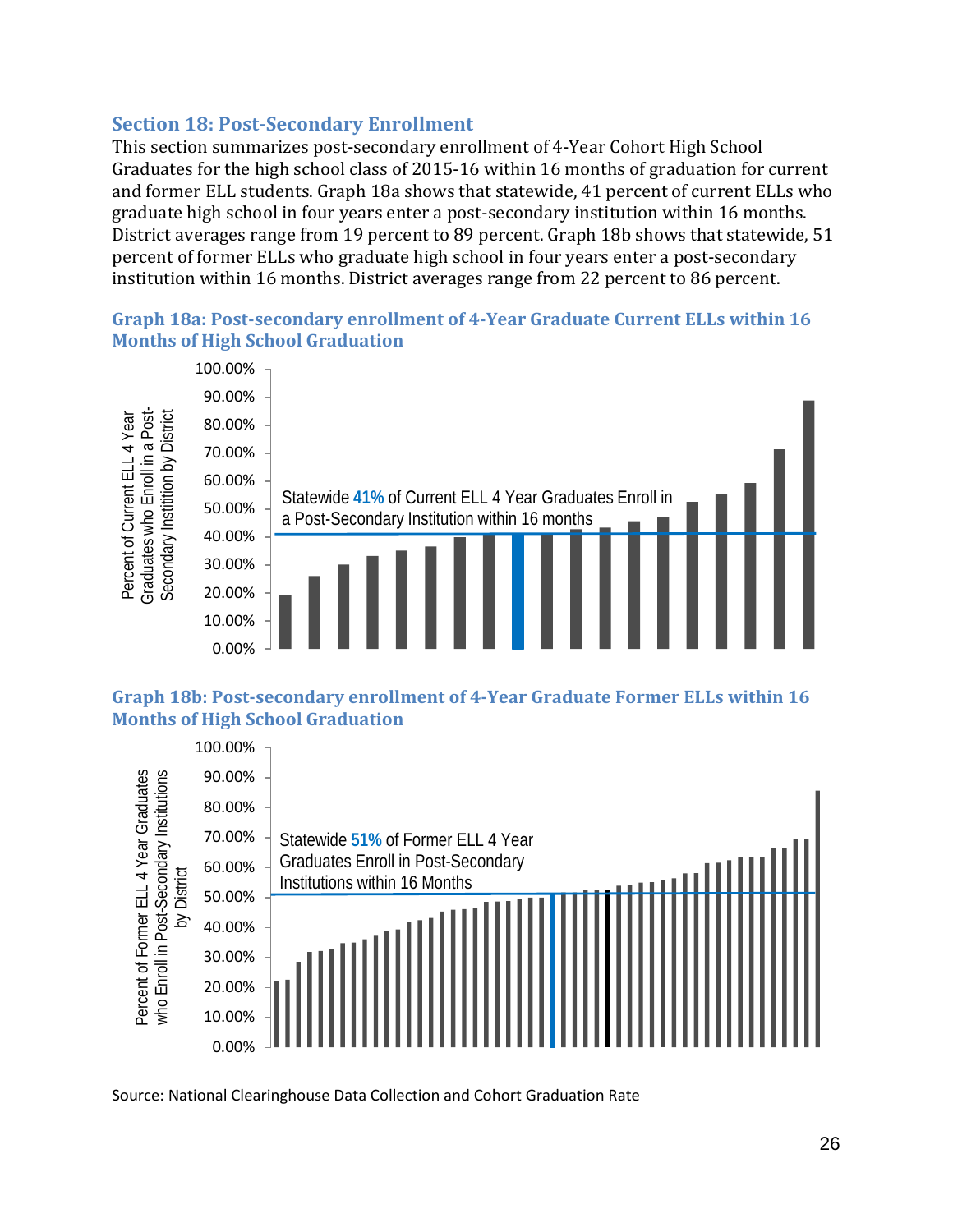# <span id="page-32-0"></span>**Part D: Other Information on English Language Learner Students**

This section fulfills 327.016(c)(D) by providing information on other demographics of students in English Language Learner programs in each school district and other information.

The sections in Part D include:

- Section 19: English Language Learners by Grade
- Section 20: Percent of English Language Learners Who Exit by Grade
- Section 21: Not Chronically Absent English Language Learners
- Section 22: Percent of English language Learners Who Met the Freshman On-Track Criteria
- Section 23: Dropout Rates for English Language Learners
- Section 24: English Language Learners with Discipline Incidents
- Section 25: Oregon State Seal of Biliteracy

<span id="page-32-1"></span>\*NOTE: A separate data tool has been created this year for districts to utilize. The excel workbook reports data on each measure from the 22 report sections that can be used to compare values simultaneously across 4 user-selected districts of interest and the state of Oregon. That tool is available at the following link:

[https://www.oregon.gov/ode/reports-and-](https://www.oregon.gov/ode/reports-and-data/LegReports/Documents/District_Comparisons_Supplement_to_2016-17_ELL_Report.xlsx)

[data/LegReports/Documents/District\\_Comparisons\\_Supplement\\_to\\_2016-](https://www.oregon.gov/ode/reports-and-data/LegReports/Documents/District_Comparisons_Supplement_to_2016-17_ELL_Report.xlsx) [17\\_ELL\\_Report.xlsx](https://www.oregon.gov/ode/reports-and-data/LegReports/Documents/District_Comparisons_Supplement_to_2016-17_ELL_Report.xlsx)

\*Requires Microsoft Excel 2010 or later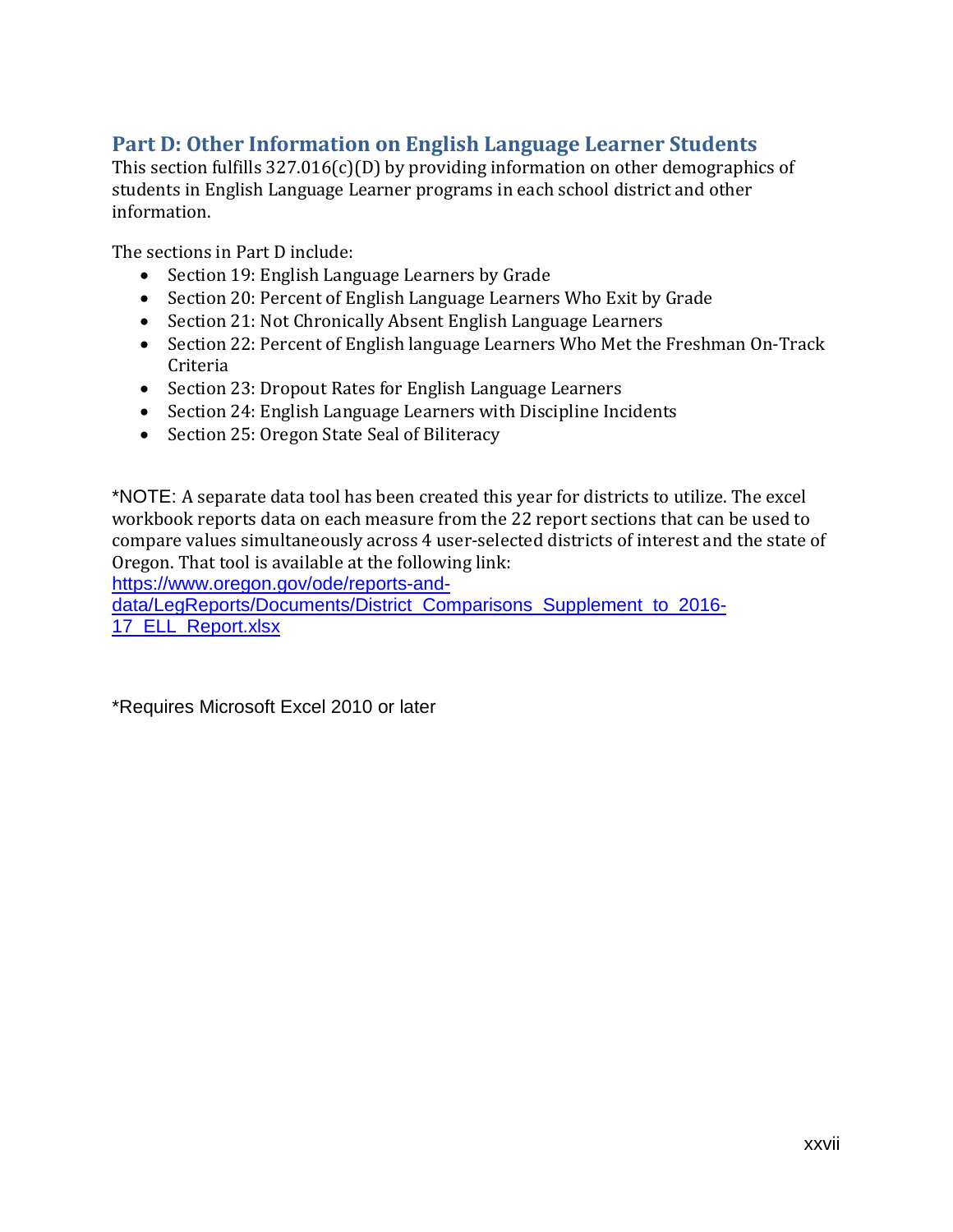# **Section 19: English Language Learners by Grade**

This section shows the distribution of ELL students by grade. Graph 19 illustrates that for 2016-17, most current ELLs were in grades Kindergarten through 5th grade.



<span id="page-33-0"></span>**Graph 19: Percent of English Language Learners by Grade, 2016-17**

Source: Spring Membership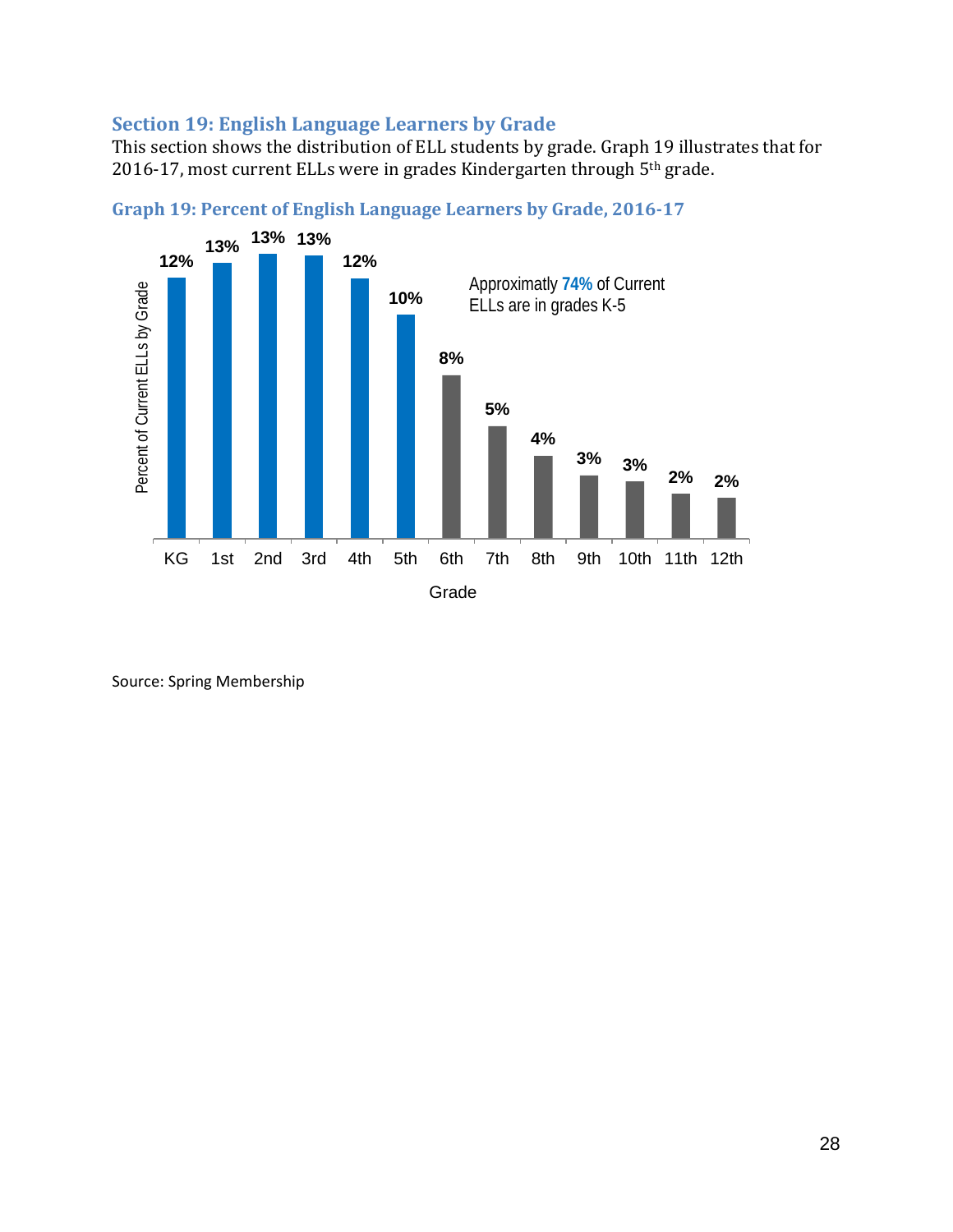# <span id="page-34-0"></span>**Section 20: Percent of English Language Learners who Exit by Grade**

This section summarizes the percentage of current ELLs who exit by grade. To successfully exit the English Language program a student must score as proficient on Oregon's English Language Proficiency Assessment for the 21st Century (ELPA 21). Once a student exits the exit English Language program they continue to be monitored for four additional years to ensure they are successful in the regular classroom that the student was not prematurely exited from the exit English Language program. Graph 20 shows that statewide over half of ELLs who exit ELL status are between the 3rd and 5th grades.



<span id="page-34-1"></span>

Source: Spring Membership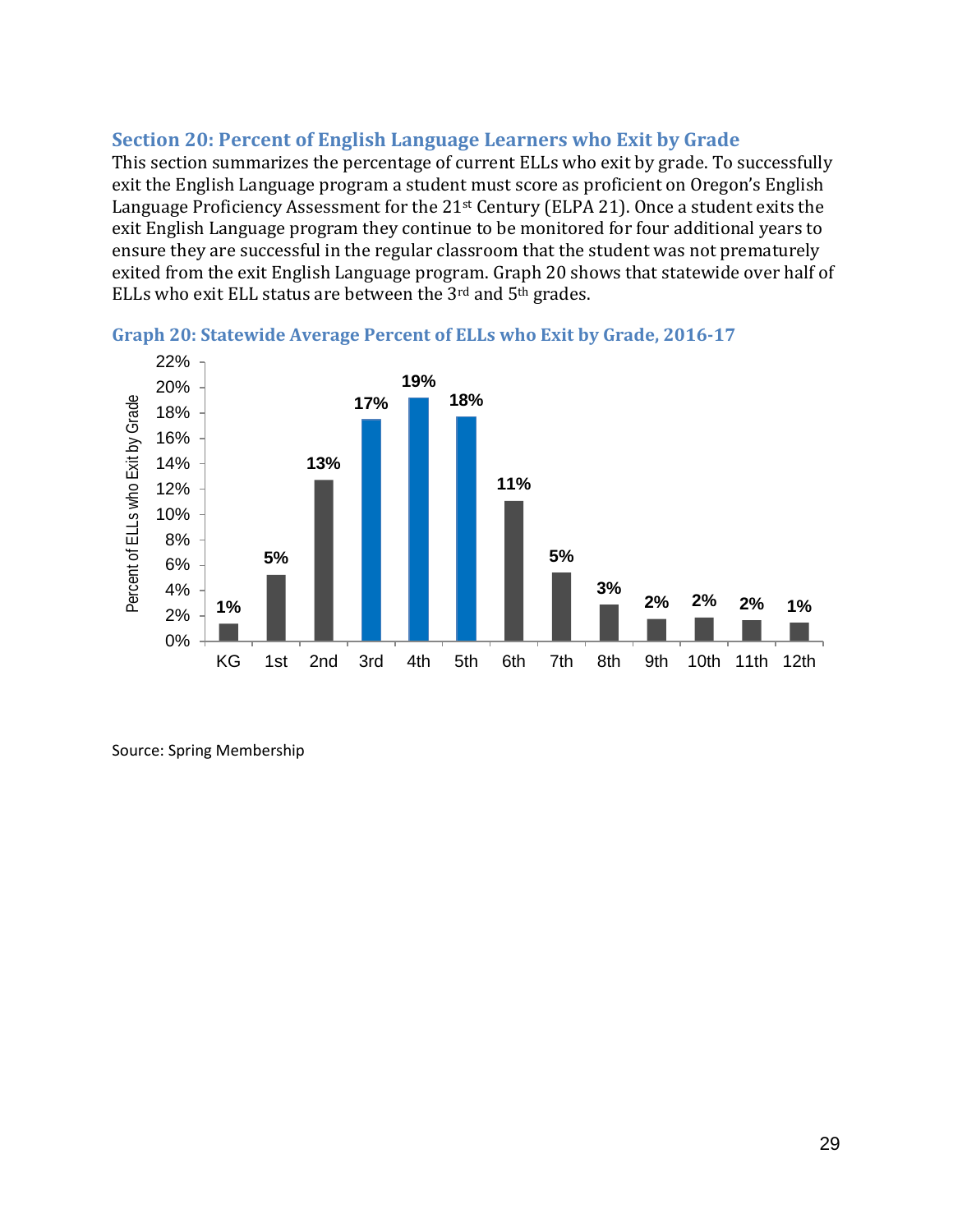# <span id="page-35-0"></span>**Section 21: English Language Learners who are Regular Attenders**

This section summarizes the percent of current and former ELL students who are Not Chronically Absent. Oregon defines chronic absenteeism as missing 10 percent or more of enrolled school days in a school year. Thus, **regular attenders** are those students who attend school more than 90 percent of their enrolled days. Graph 21a shows that statewide, 81 percent of current ELLs are considered regular attenders, with districts averages ranging from 50 percent to greater than 95 percent. Graph 21b shows that statewide 78 percent of former ELLs are regular attenders, with district averages ranging from 28 percent to greater than 95 percent.

## <span id="page-35-1"></span>**Graph 21a: Percent of Current ELLs who are Regular Attenders, 2016-17**



#### <span id="page-35-2"></span>**Graph 21b: Percent of Former ELLs who are Regular Attenders, 2016-17**



Source: Average Daily Membership Collection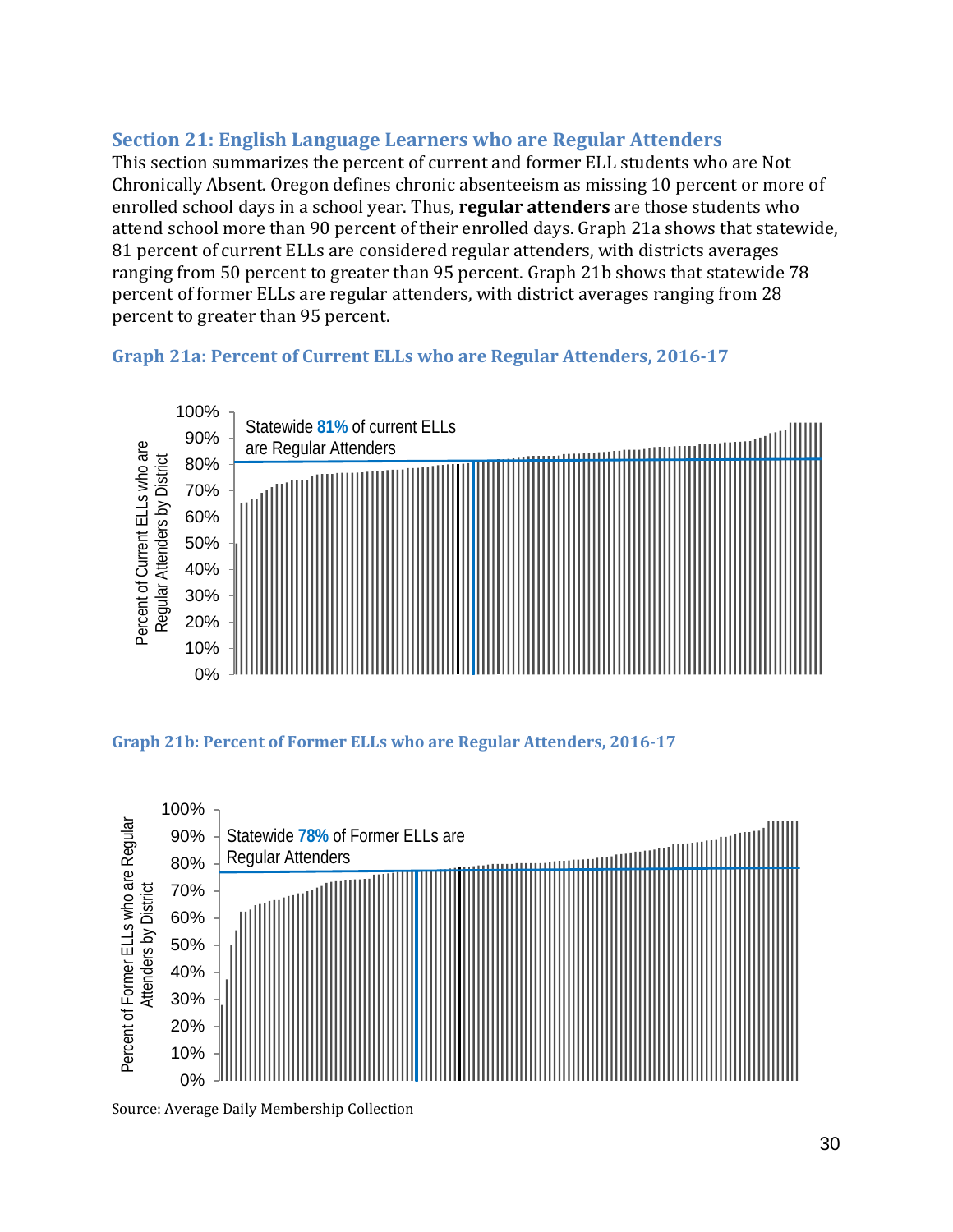# <span id="page-36-0"></span>**Section 22: Percent of English Language Learners who Met the Freshman On-Track Criteria**

This section summarizes the percentage of current and former ELL students who met the freshman on-track criteria. To be considered a **freshman on-track**, a student must have earned at least six credits or 25 percent of the number required for high school graduation, whichever is higher, by the end of his or her first year of high school. Graph 22a shows that statewide, 66 percent of current ELLs met the freshman on-track criteria, with district averages ranging from 27 percent to greater than 95 percent. Graph 22b shows that statewide, 82 percent of former ELLs met the freshman on-track criteria, with district averages ranging from 44 percent to greater than 95 percent.

<span id="page-36-1"></span>



<span id="page-36-2"></span>**Graph 22b: Percent of Former ELL Freshmen who were On-Track by District, 2016- 17**



Source: Freshman On-Track Collection and Spring Membership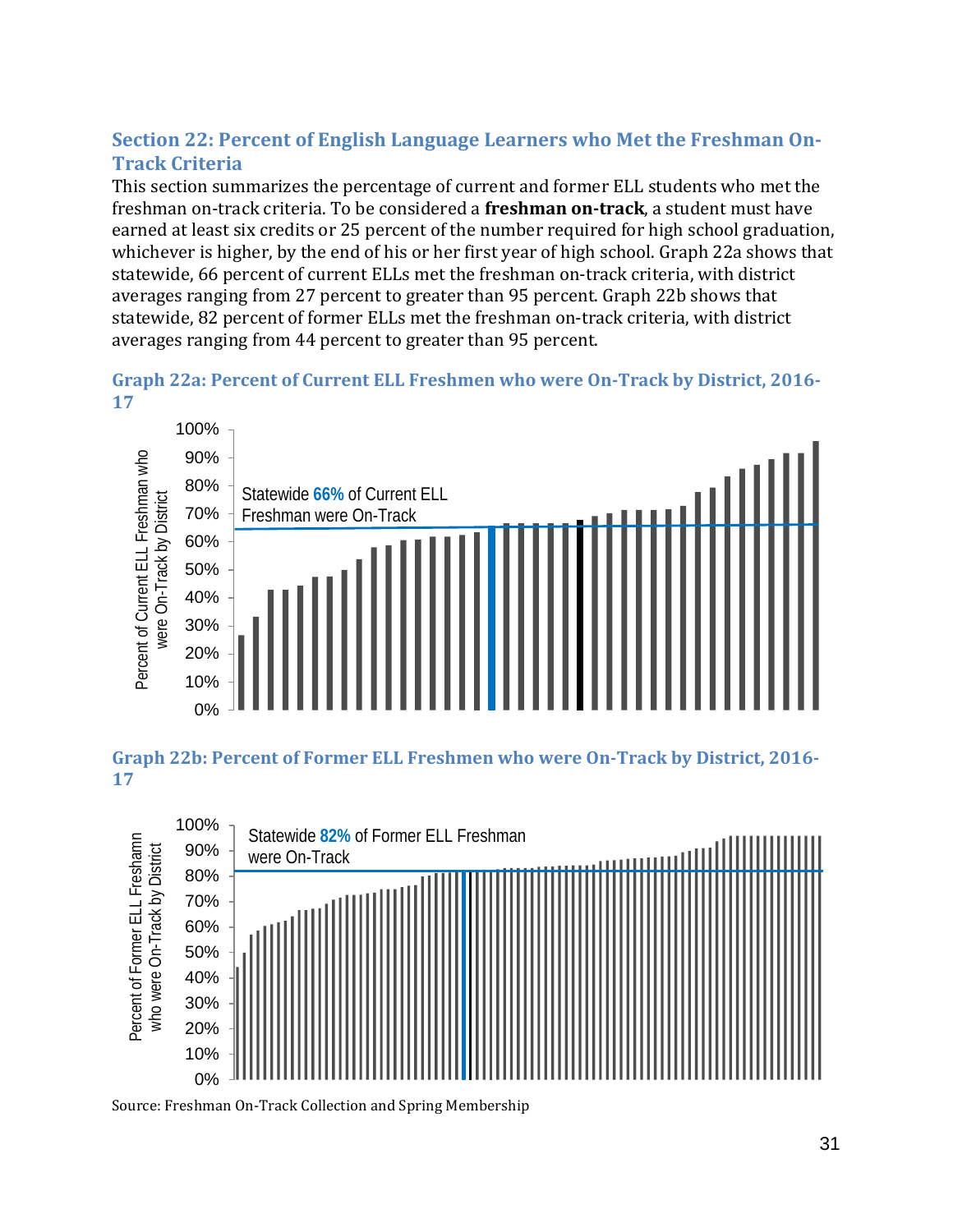# <span id="page-37-0"></span>**Section 23: Dropout Rates for English Language Learners**

This section summarizes the dropout rate for current and former ELL students. The **oneyear dropout rate** is calculated by dividing the number of dropouts (grades 9-12) by the number of students reported on the October 1 Membership (Enrollment) Data Collection for grades 9-12. Graph 23a shows the statewide dropout rate for current ELLs was 6.26 percent, with district averages ranging from less than 5 percent to 54 percent. Graph 23b shows the statewide dropout rate for former ELLs was less than 5 percent, with district averages ranging from less than 5 percent to 52 percent.



<span id="page-37-1"></span>**Graph 23a: Dropout Rate for Current ELLs by District, 2016-17**

\*Only districts with more than 6 current ELLs are represented on the graph.

```
Graph 23b: Dropout Rate for Former ELLs by District, 2016-17
```


\*Only districts with more than 6 former ELLs are represented on the graph.

Source: NCES Dropout Collection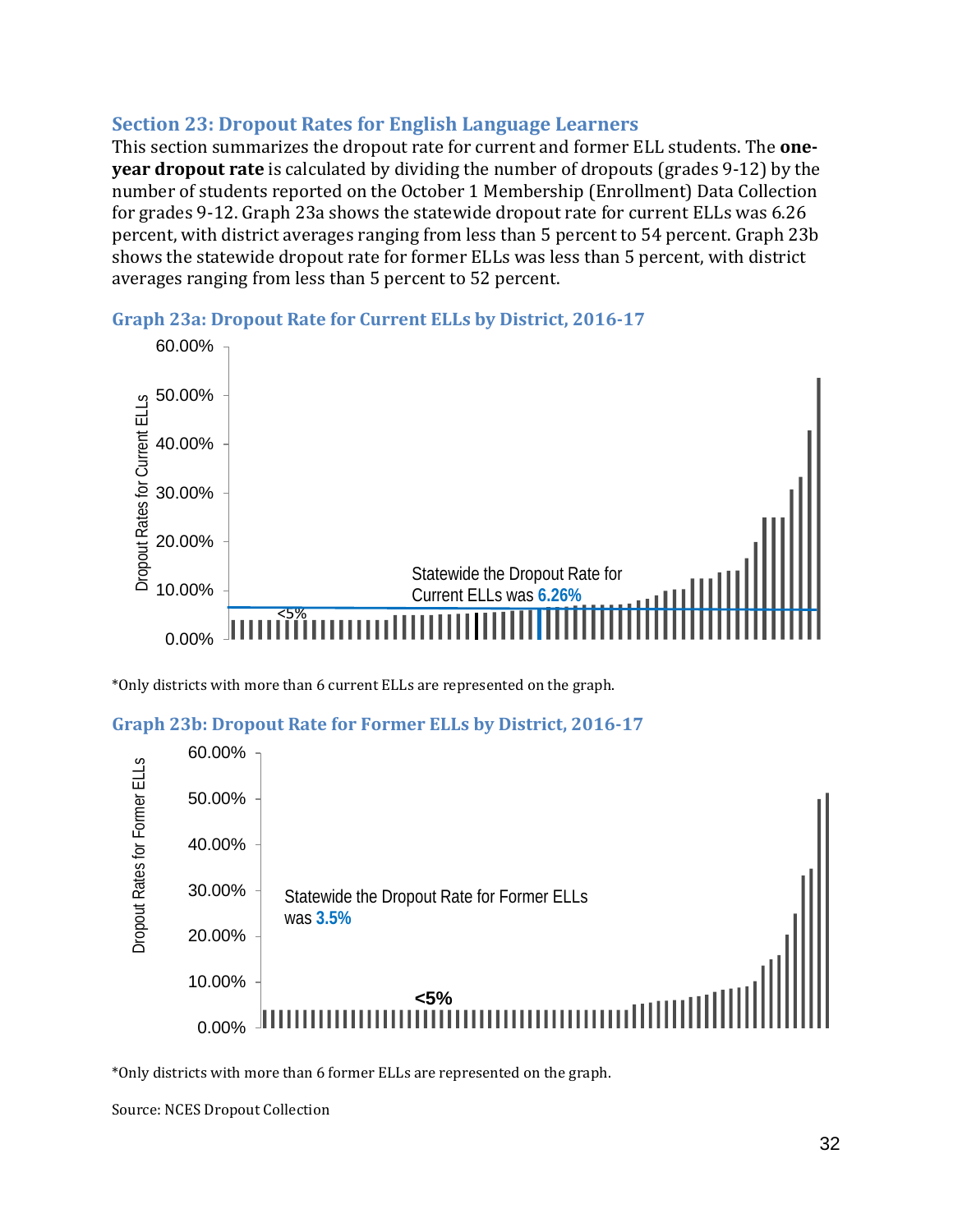# <span id="page-38-0"></span>**Section 24: English Language Learners with Discipline Incidents**

This section summarizes the percentage of current and former ELL students who had at least one discipline incident during the 2016-2017 school year. A **discipline incident** is defined as an in-school suspension, out-of-school suspension or an expulsion. 5.7 percent of current ELLs had a discipline incident, with Graph 24a showing that district percentages ranged from less than 5 percent to 11.3 percent. About 7percent of former ELLs had a discipline incident, with Graph 24b showing that districts percentages ranged from less than 5 percent to 21.6 percent.

# <span id="page-38-1"></span>**Graph 24a: Percent of Current ELLs who had at Least One Discipline Incident by District, 2016-17**



<span id="page-38-2"></span>**Graph 24b: Percent of Former ELLs who had at Least One Discipline Incident by District, 2016-17**



Source: Discipline Incidents Collection and Spring Membership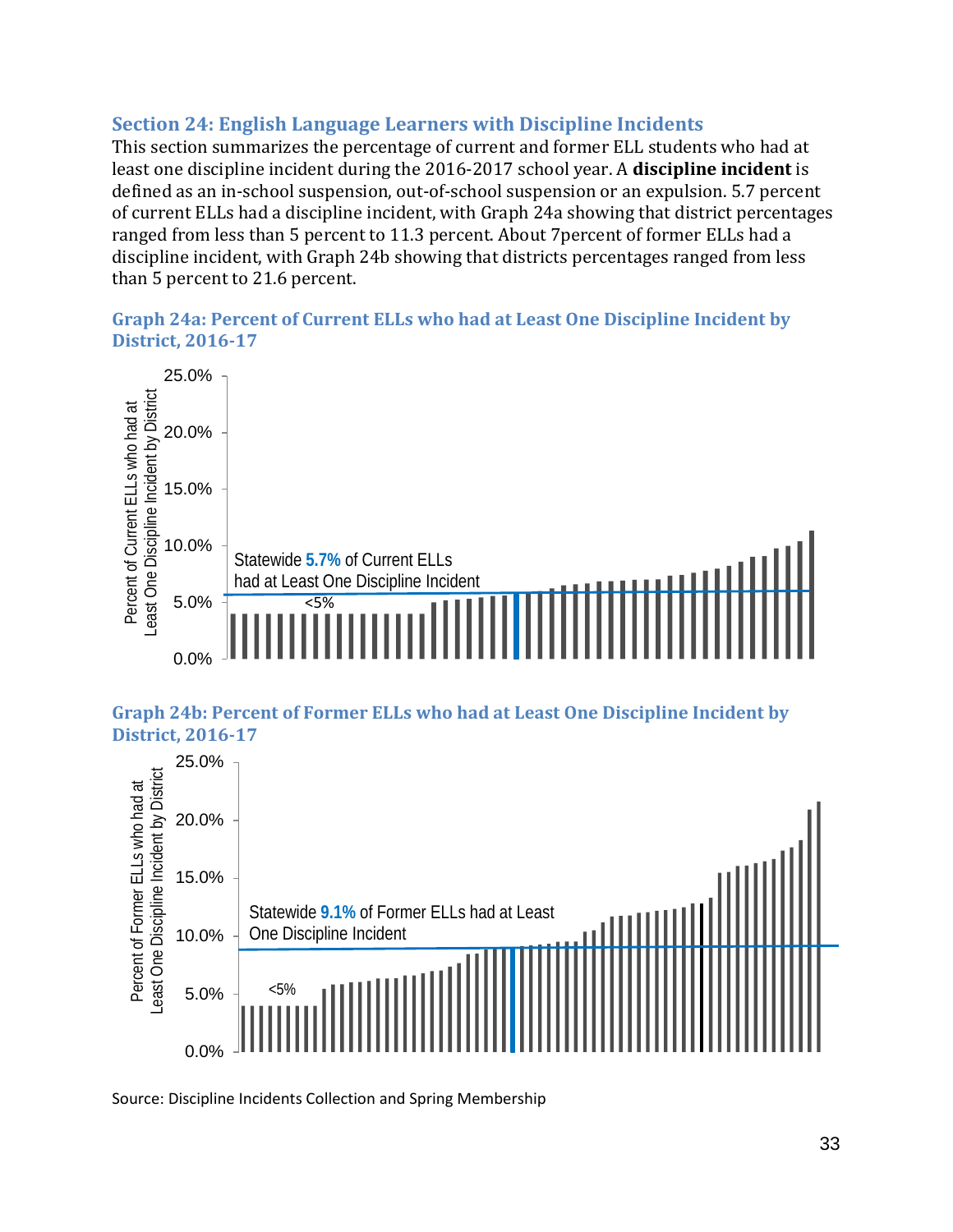Graphs 24a and 24b represent a combination of both exclusionary discipline outcomes, defined as an out-of-school suspension or expulsion and the less exclusionary in-school suspension. Graph 24c shows that 51 percent of current ELL students disciplined had a discipline incident resulting in an exclusionary outcome while 49 percent received a nonexclusionary discipline outcome. Graph 24d indicates that for former ELLs who had a discipline incident, 49 percent received an exclusionary outcome.

<span id="page-39-0"></span>**Graph 24c: Percent of Current ELLs who had at Least One Discipline Incident, Exclusionary and Non-Exclusionary discipline types, 2016-17**



<span id="page-39-1"></span>**Graph 24d: Percent of Former ELLs who had at Least One Discipline Incident Exclusionary and Non-Exclusionary discipline types, 2016-17**



Source: Discipline Incidents Collection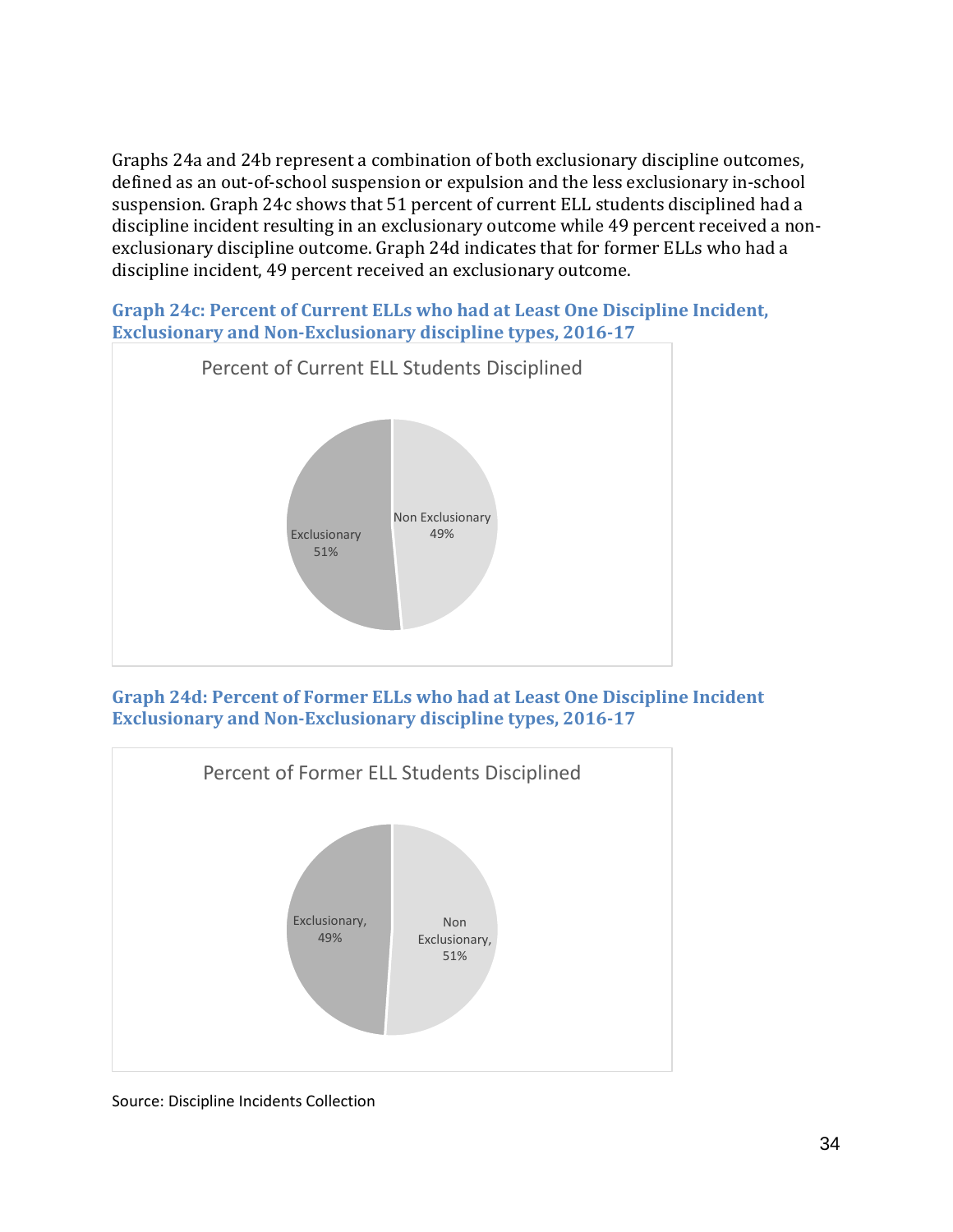# <span id="page-40-0"></span>**Section 25: Oregon State Seal of Biliteracy**

The Oregon State Seal of Biliteracy is an award students can earn by demonstrating language proficiency in both English and another partner language. Students must meet three criteria for the seal:

- Satisfy all regular graduation requirements
- Meet Essential Skills in English in Reading and Writing
- Score at the accepted level on the Partner Language Proficiency Assessment or provide a portfolio of evidence, assessing the four language domains of listening, speaking, reading and writing.

The award is in the form of a certificate and an embossed sticker seal that can be affixed to the graduating students' diplomas. The seal is also noted on students' transcripts for postsecondary applications.

The Oregon State Seal of Biliteracy has been in full implementation for three years. The program's pilot was during the 2014-2015 school year and the State Board of Education adopted the final rules for the Seal in April 2016. The full rollout of the State Seal of Biliteracy began in the spring of 2016.

Table 25 breakdown by District, the 990 students statewide who earned the Biliteracy Seals in the following languages: Amharic, Arabic, Burmese, Chinese (all), Czechoslovakian, French, German, Japanese, Maay-Maay, Oromo, Persian, Russian, Somali, Spanish, Swahili, Turkish, Ukrainian and Vietnamese. Students who earned the Biliteracy Seal came from the following districts:

| <b>District Name</b> | <b>Number of Students who</b><br>earned the Biliteracy Seal | <b>District Name</b>   | <b>Number of Students who</b><br>earned the Biliteracy Seal |
|----------------------|-------------------------------------------------------------|------------------------|-------------------------------------------------------------|
| <b>Beaverton</b>     | 56                                                          | Ontario/Four Rivers*   |                                                             |
| Canby                |                                                             | Oregon City            |                                                             |
| Centennial           | 25                                                          | <b>Portland Public</b> | 324                                                         |
| Corvallis            | 51                                                          | Reynolds               |                                                             |
| Eugene               | 155                                                         | Roseburg               |                                                             |
| Hillsboro            | 18                                                          | Salem Keizer           | 48                                                          |
| Medford              | 16                                                          | West Linn/Wilsonville  | 40                                                          |
| North Clackamas      | 177                                                         | Woodburn               | 64                                                          |

## <span id="page-40-1"></span>**Table 25: Number of Biliteracy Seals awarded by District, 2016-17**

\*Four Rivers Community School is a charter school that does not belong to a school district. Source: Voluntary Reporting to the Oregon Department of Education.

Many of the recipients of the Biliteracy Seal are English Language Learners; however, 2/3 of the students who earned the Biliteracy Seal have never been English Language Learners. ODE began to collect data in 2016-2017 on students who earned the Biliteracy Seal: are they current English Learners (still in ELD programs), former English Leaners (exited from ELD programs) or students who have never been English Learners. The numbers for 2016-2017 are:

- 26 Currently served English Learners
- 336 Former English Learners
- 628 Never English Learners